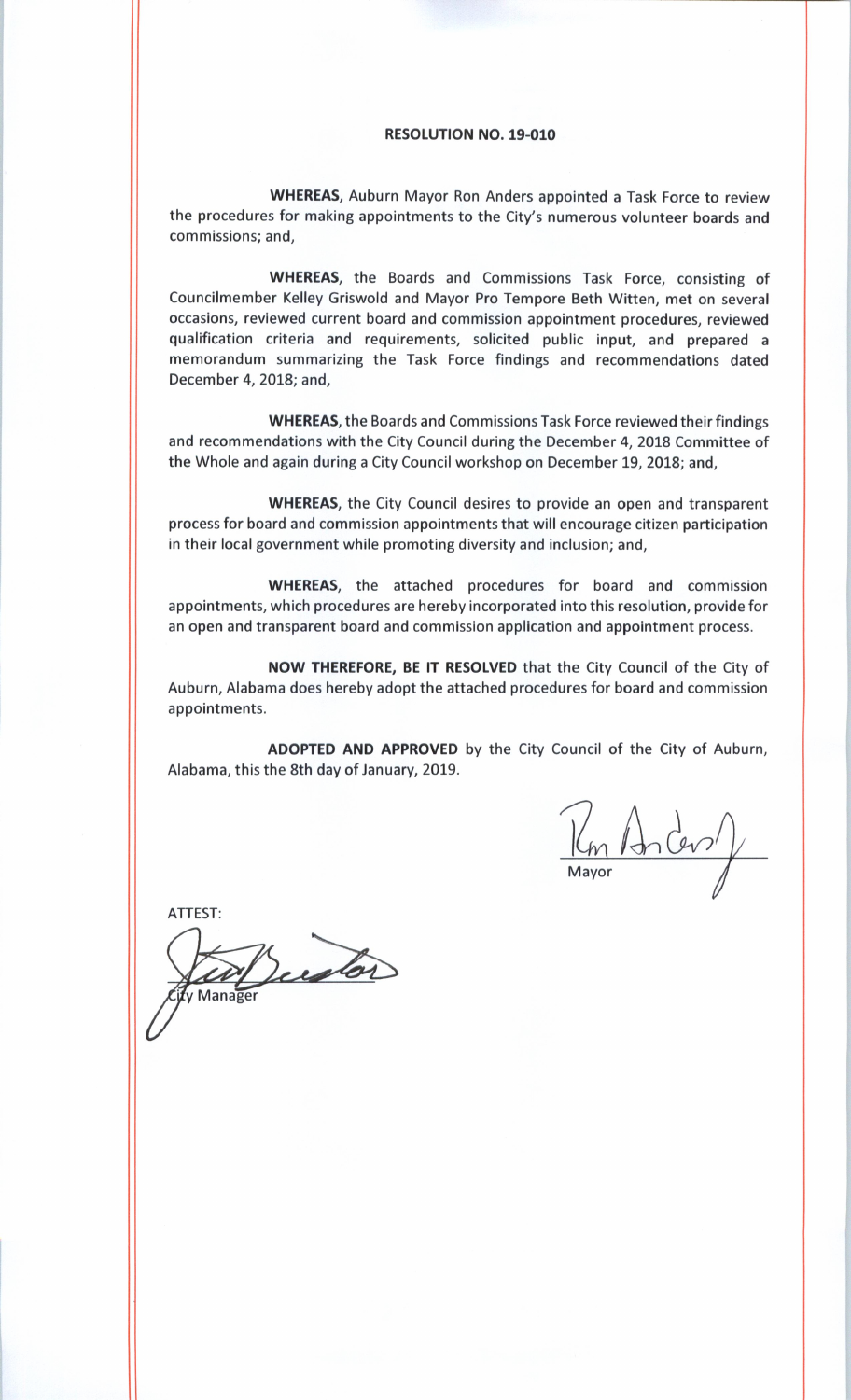# **City of Auburn Boards & Commissions Appointment Procedures**

# **January 8, 2019**

## **Board & Commission Vacancy Announcements**

- All Board and Commission vacancies will be formally announced on the City Council Meeting Agenda a minimum of four (4) weeks prior to the date of the appointment. Vacancy announcements for the Planning Commission and Board of Educations will be formally announced a minimum of eight (8) weeks prior to the appointment to provide additional time for applicant screening and interviews.
- All Board and Commission vacancies will be publicized utilizing a variety of media including the City webpage, City Facebook page and other social media, monthly Open Line newsletter, City e-notifier system, and press releases to local media. Individual councilmembers will also advise their constituents of vacancies during their respective Ward meetings.
- Announcement/publication of Board and Commission vacancies will include required qualifications specified by State Law and/or City Code.
- The City will conduct a minimum of one open house annually for individuals to learn about the various Boards and Commissions, respective qualification criteria, estimated time commitments and application/appointment procedures.

## **Board & Commission Qualifications**

- Individuals considered for appointment to a Board/Commission will meet all specified qualification criteria according to State Law and/or City Code.
- Individuals considered for appointment to a Board/Commission will generally be residents of the City and serve on no more than one Board/Commission at a time for a period of no more than two consecutive full terms provided, however, that exceptions may be made as provided by State Law and/or City Code and based on the needs of the Board/Commission at the time of appointment for continuity, experience and strategic coordination among respective Boards/Commissions. Residency status, membership on more than one Board/Commission and length of tenure, will be heavily weighted factors in the appointment process but will not exclude a candidate except where required by State Law and/or City Code.

## **Board & Commission Applications**

• All Board and Commission vacancies will be opened for on-line application submittals a minimum of four (4) weeks prior to the date of the appointment. On-line application submittals for the Planning Commission and Board of Education will open a minimum of eight (8) weeks prior to the appointment.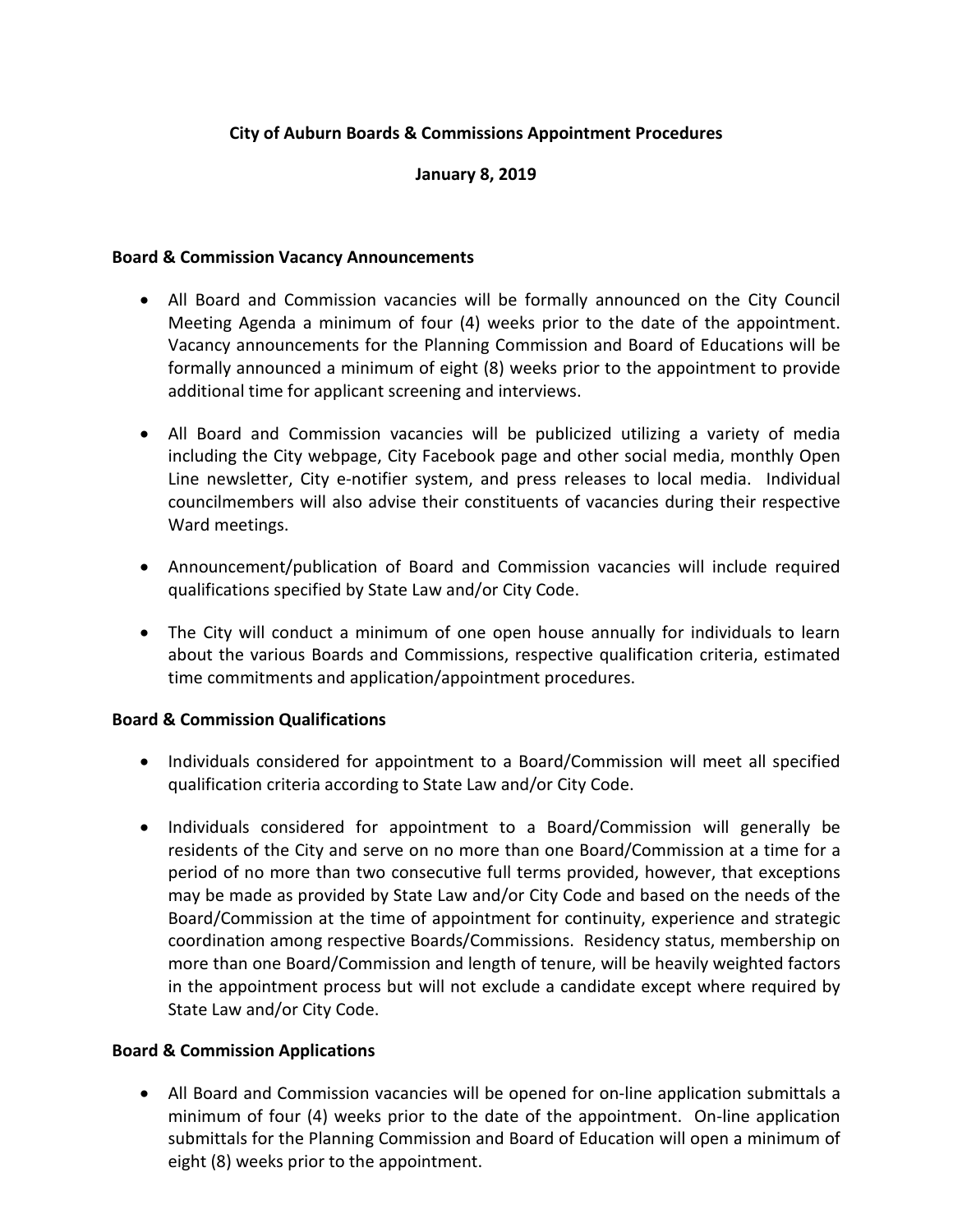- The application submittal deadline will be at 5:00 PM, eight (8) calendar days prior to the City Council meeting at which the appointment will be made. Provided, however, that the application submittal deadline for the Planning Commission and Board of Education will be at 5:00 PM, twenty-nine (29) calendar days prior to the City Council meeting at which the appointment will be made.
- Board/Commission applications will include a certification statement for applicants to certify that their application is true and correct and further authorizing the City to contact references and to secure additional information as may be necessary.
- Board/Commission applications will include a non-discrimination statement.
- Incumbents seeking a new term must apply for re-appointment.

# **Board & Commission Appointment Process**

- All applications submitted for consideration on or before the application deadline will be provided to each member of the City Council a minimum of seven (7) days prior to the City Council meeting at which the appointment will be made. Provided, however, that all applications submitted for consideration on or before the application deadline for the Planning Commission and Board of Education will be provided to each member of the City Council a minimum of twenty-eight (28) days prior to the City Council meeting at which the appointment will be made.
- The Mayor Pro-Tem will be responsible for reviewing the applications and for making appointment recommendations to the City Council Committee of the Whole except in cases where the Mayor is specifically responsible for making the nomination (i.e. Historic Preservation Commission, Planning Commission). The Mayor Pro-Tem will utilize a qualifications matrix (attached) to assist in the screening process. In the case of Planning Commission and Board of Education appointments, the Mayor Pro-Tem will be responsible for screening and identifying a reasonable number of qualified candidates to participate in the in-person interview process.
- Individual City Council members may contact the Mayor and/or Mayor-Pro-Tem on behalf of specific candidates during the screening process.
- Nominations for open Board/Commission positions will be made at the Committee of the Whole meeting immediately preceding the City Council meeting at which the appointment will be made. The Committee of the Whole will vote to accept the nomination of a candidate and the appointment will be made during the City Council Meeting.
- Individual City Council members may nominate candidates other than the candidate(s) recommended by the Mayor Pro-Tem.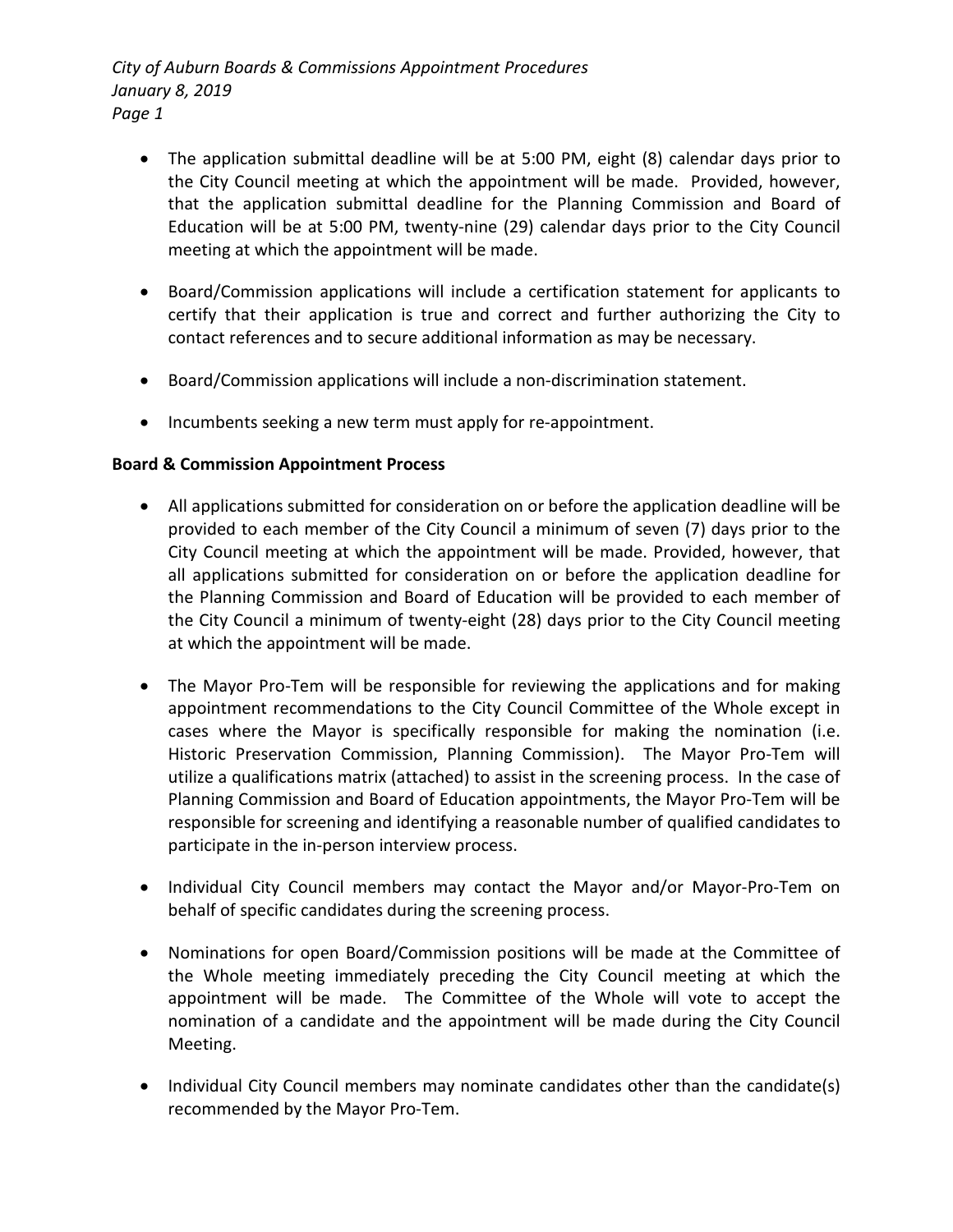*City of Auburn Boards & Commissions Appointment Procedures January 8, 2019 Page 2*

• Appointments to Boards/Commissions that are the sole responsibility of the Mayor (i.e. Housing Authority and Mayor's Planning Commission representative) will be announced to City Council during the Mayor's Communications portion of the City Council meeting agenda. The Mayor's appointments are not subject to these procedures.

# **Board & Commission Interviews**

- In-person interviews with a panel of councilmembers will be conducted for finalists for Planning Commission and Board of Education appointments.
- A questionnaire will be provided to all finalists in advance of their scheduled interview and each candidate will be asked the same questions from the questionnaire and given a maximum time limit in which to provide their response (example questions attached).
- The Mayor will appoint a minimum three (3) councilperson interview panel to conduct interviews with candidates for vacant Planning Commission and Board of Education positions.
	- o The Mayor and/or the Mayor Pro-Tem will serve on the interview panel. Any City Council member not on the interview panel may attend and fully participate in the interviews and subsequent deliberation to recommend one or more nominees for consideration by the Committee of the Whole.
	- o Planning Commission nominations are the responsibility of the Mayor, so the interview panel will recommend one or more nominees to the Mayor who will make the nomination at the subsequent Committee of the Whole meeting.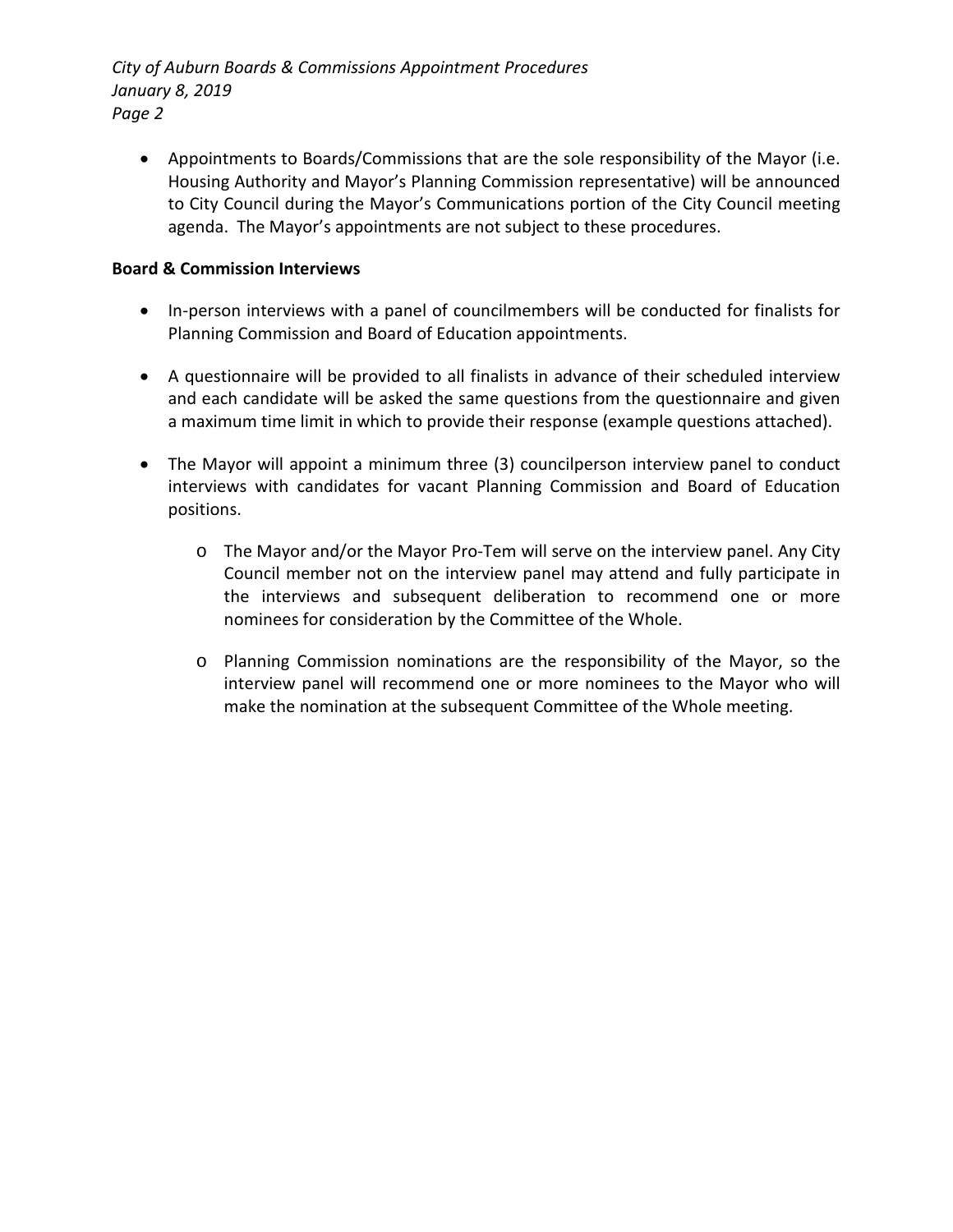# **Matrices to Assist Decision Makers in Initial Assessment and/or Screening of Candidates for Auburn City Boards and Commissions**

**(NOT to be used as definitive selection criterion)**

All items highlighted in blue on each matrix are mandatory

- 1. Auburn Downtown Redevelopment Authority
- 2. Auburn Housing Authority
- 3. Board of Education
- 4. Board of Zoning Adjustment
- 5. Building Board of Adjustments
- 6. Cemeteries Advisory Board Mental Health Mental Retardation Board
- 7. Commercial Development Authority
- 8. East Alabama Mental Health Mental Retardation Board
- 9. Education Building Authority
- 10. Greenspace Advisory Board
- 11. Historic Preservation Commission
- 12. Indian Pines Recreation Authority
- 13. Industrial Development Board
- 14. Lee County Youth Development Center
- 15. Library Board
- 16. Metropolitan Planning Organization Citizen's Advisory Committee
- 17. Parks and Recreation Advisory Board
- 18. Planning Commission
- 19. Public Park and Recreation Board
- 20. Tree Commission
- 21. Water Works Board

All items highlighted in blue on each matrix are mandatory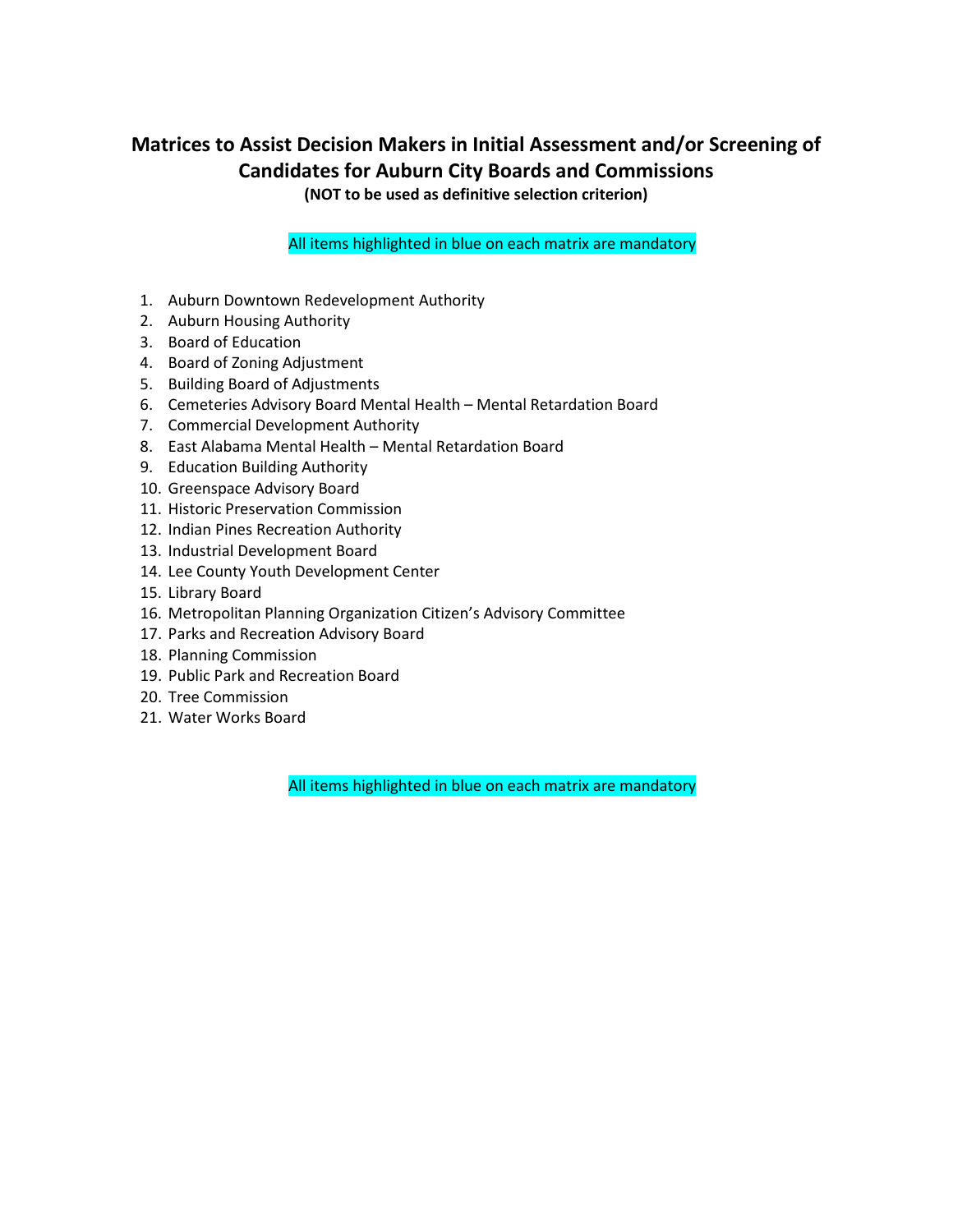## **Auburn Downtown Redevelopment Authority**

| Candidate's | <b>Auburn</b>   | <b>Auburn</b> | <b>Member</b> | 2 Prior           | Ties to         | Exp. w/ Financial          | <b>Public</b> | <b>Active</b>    | <b>Academic or</b> | <b>Endorsed</b>   | <b>Points</b> |
|-------------|-----------------|---------------|---------------|-------------------|-----------------|----------------------------|---------------|------------------|--------------------|-------------------|---------------|
| Name        | <b>Resident</b> | <b>Voter</b>  | of Another    | <b>Full Terms</b> | Downtown        | Planning and/or            | <b>Board</b>  | <b>In Auburn</b> | Professional       | <b>By Council</b> |               |
|             |                 |               | Bd/Comm       |                   | <b>Business</b> | <b>Bond Administration</b> | Experience    |                  | <b>Credentials</b> | <b>Member</b>     |               |
|             |                 |               |               |                   |                 |                            |               |                  |                    |                   |               |
|             |                 |               |               |                   |                 |                            |               |                  |                    |                   |               |
|             |                 |               |               |                   |                 |                            |               |                  |                    |                   |               |
|             |                 |               |               |                   |                 |                            |               |                  |                    |                   |               |
|             |                 |               |               |                   |                 |                            |               |                  |                    |                   |               |
|             |                 |               |               |                   |                 |                            |               |                  |                    |                   |               |
|             |                 |               |               |                   |                 |                            |               |                  |                    |                   |               |
|             |                 |               |               |                   |                 |                            |               |                  |                    |                   |               |
|             |                 |               |               |                   |                 |                            |               |                  |                    |                   |               |
|             |                 |               |               |                   |                 |                            |               |                  |                    |                   |               |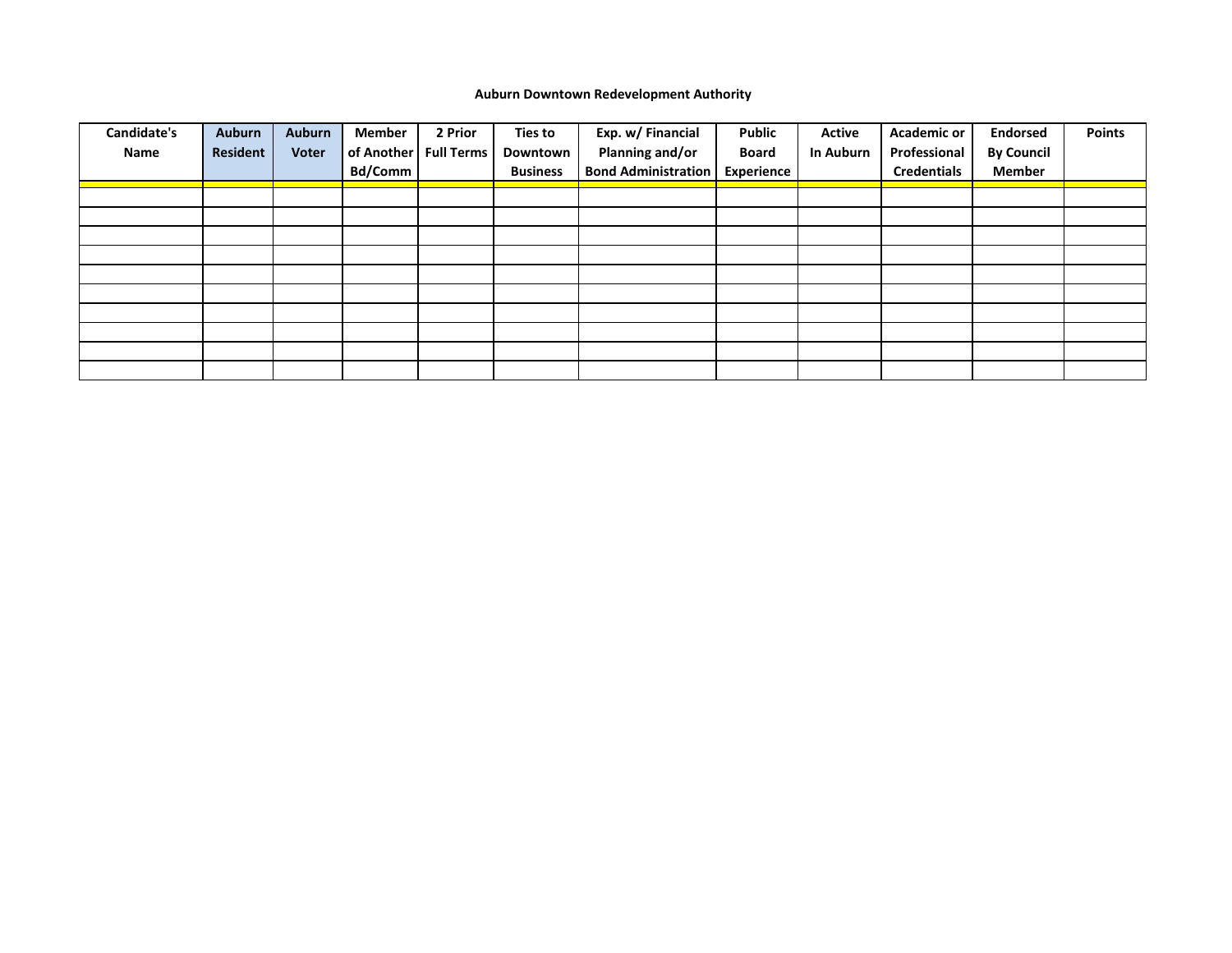#### **Auburn Housing Authority**

| Candidate's | Not a City      | <b>No Financial</b> | Auburn   | 1 Must Be a Public         | Exp. w/ Building, | 2 Previous        | <b>Member of</b> | Public       | Active           | <b>Academic or</b> | <b>Endorsed</b>   | <b>Points</b> |
|-------------|-----------------|---------------------|----------|----------------------------|-------------------|-------------------|------------------|--------------|------------------|--------------------|-------------------|---------------|
| Name        | <b>Official</b> | Interests           | Resident | <b>Housing Resident or</b> | Contracting, or   | <b>Full Terms</b> | Another          | <b>Board</b> | <b>In Auburn</b> | Professional       | <b>By Council</b> |               |
|             |                 |                     |          | <b>Asst Resident</b>       | Development       |                   | Bd/Comm          | Experience   |                  | <b>Credentials</b> | Member            |               |
|             |                 |                     |          |                            |                   |                   |                  |              |                  |                    |                   |               |
|             |                 |                     |          |                            |                   |                   |                  |              |                  |                    |                   |               |
|             |                 |                     |          |                            |                   |                   |                  |              |                  |                    |                   |               |
|             |                 |                     |          |                            |                   |                   |                  |              |                  |                    |                   |               |
|             |                 |                     |          |                            |                   |                   |                  |              |                  |                    |                   |               |
|             |                 |                     |          |                            |                   |                   |                  |              |                  |                    |                   |               |
|             |                 |                     |          |                            |                   |                   |                  |              |                  |                    |                   |               |
|             |                 |                     |          |                            |                   |                   |                  |              |                  |                    |                   |               |
|             |                 |                     |          |                            |                   |                   |                  |              |                  |                    |                   |               |
|             |                 |                     |          |                            |                   |                   |                  |              |                  |                    |                   |               |
|             |                 |                     |          |                            |                   |                   |                  |              |                  |                    |                   |               |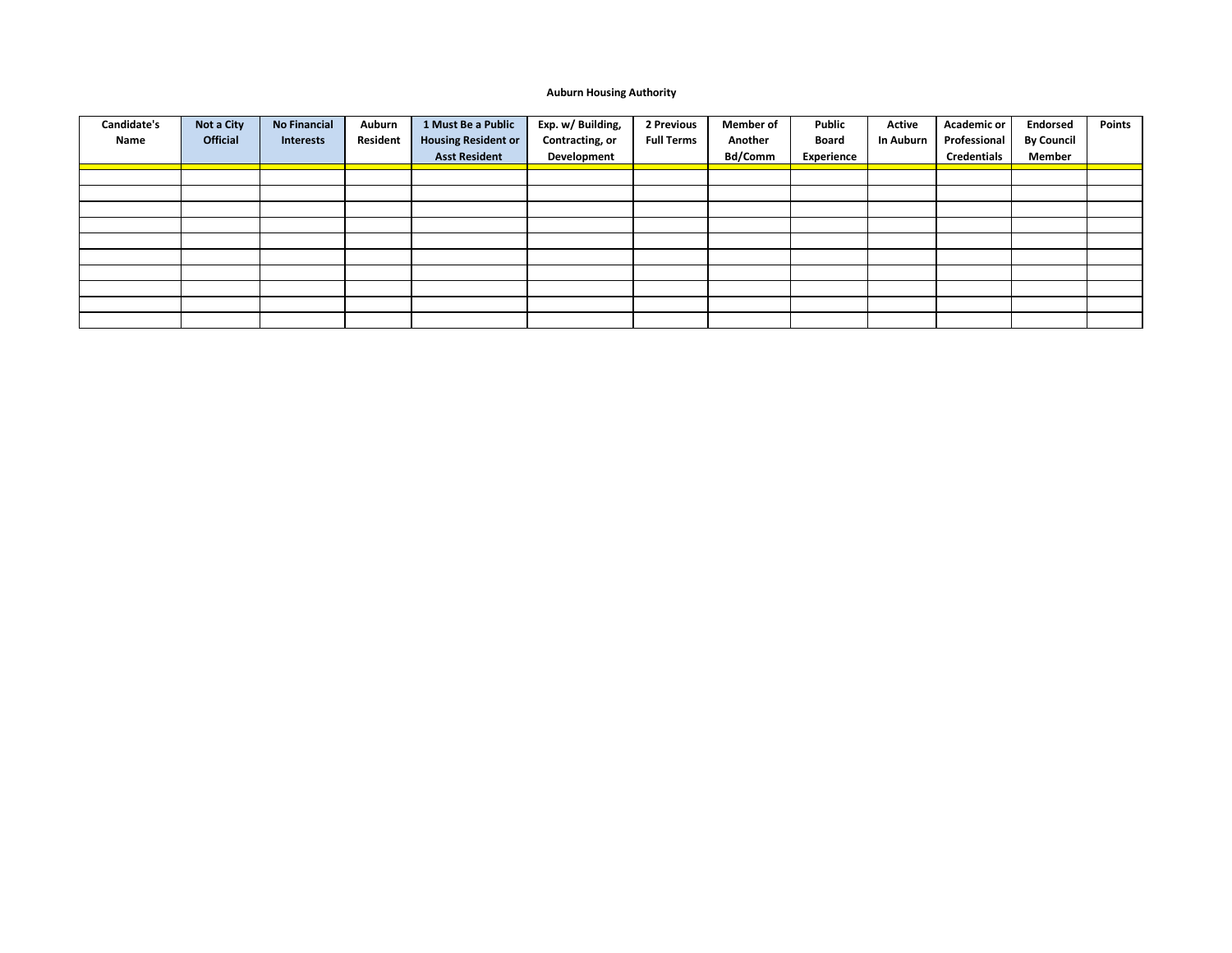#### **Board of Education**

| Candidate's | Auburn          | Auburn | Not a City    | Good             | <b>High</b>    | Not a City      | Not a Private | Not a             | Not a | Experience      | <b>Member of</b> | 2 Previous        | <b>Active In</b> | <b>Academic or</b> | <b>Endorsed</b>   | <b>Points</b> |
|-------------|-----------------|--------|---------------|------------------|----------------|-----------------|---------------|-------------------|-------|-----------------|------------------|-------------------|------------------|--------------------|-------------------|---------------|
| Name        | <b>Resident</b> | Voter  | Council       | <b>Moral</b>     | School         | <b>Board of</b> | Elementary    | <b>Registered</b> | Felon | <b>Managing</b> | Another          | <b>Full Terms</b> | Auburn           | Professional       | <b>By Council</b> |               |
|             |                 |        | <b>Member</b> | <b>Character</b> | <b>Diploma</b> | Education       | or Secondary  | Sex               |       | Large           | <b>Bd/Comm</b>   |                   |                  | <b>Credentials</b> | Member            |               |
|             |                 |        |               |                  |                | Employee        | School Board  | <b>Offender</b>   |       | Organizations   |                  |                   |                  |                    |                   |               |
|             |                 |        |               |                  |                |                 | <b>Member</b> |                   |       |                 |                  |                   |                  |                    |                   |               |
|             |                 |        |               |                  |                |                 |               |                   |       |                 |                  |                   |                  |                    |                   |               |
|             |                 |        |               |                  |                |                 |               |                   |       |                 |                  |                   |                  |                    |                   |               |
|             |                 |        |               |                  |                |                 |               |                   |       |                 |                  |                   |                  |                    |                   |               |
|             |                 |        |               |                  |                |                 |               |                   |       |                 |                  |                   |                  |                    |                   |               |
|             |                 |        |               |                  |                |                 |               |                   |       |                 |                  |                   |                  |                    |                   |               |
|             |                 |        |               |                  |                |                 |               |                   |       |                 |                  |                   |                  |                    |                   |               |
|             |                 |        |               |                  |                |                 |               |                   |       |                 |                  |                   |                  |                    |                   |               |
|             |                 |        |               |                  |                |                 |               |                   |       |                 |                  |                   |                  |                    |                   |               |
|             |                 |        |               |                  |                |                 |               |                   |       |                 |                  |                   |                  |                    |                   |               |
|             |                 |        |               |                  |                |                 |               |                   |       |                 |                  |                   |                  |                    |                   |               |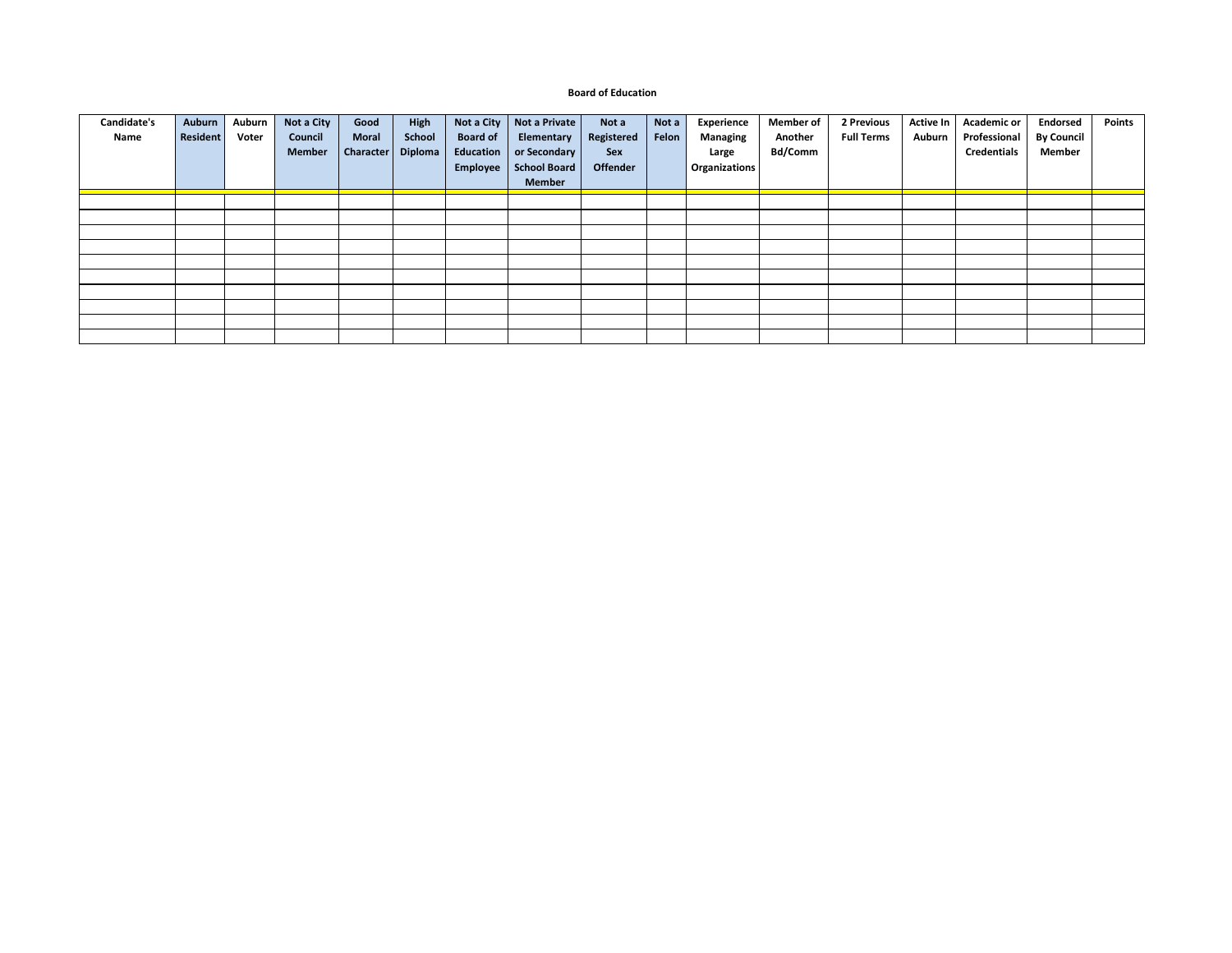# **Board of Zoning Adjustment**

| <b>Candidate's</b> | <b>Auburn</b>   | <b>Auburn</b> | Auburn      | Public            | 2 Previous        | <b>Member</b> | <b>Active In</b> | <b>Academic or</b> | <b>Endorsed</b>   | <b>Points</b> |
|--------------------|-----------------|---------------|-------------|-------------------|-------------------|---------------|------------------|--------------------|-------------------|---------------|
| Name               | <b>Resident</b> | <b>Voter</b>  | <b>Ties</b> | <b>Board</b>      | <b>Full Terms</b> | of Another    | <b>Auburn</b>    | Professional       | <b>By Council</b> |               |
|                    |                 |               |             | <b>Experience</b> |                   | B/C           |                  | <b>Credentials</b> | <b>Member</b>     |               |
|                    |                 |               |             |                   |                   |               |                  |                    |                   |               |
|                    |                 |               |             |                   |                   |               |                  |                    |                   |               |
|                    |                 |               |             |                   |                   |               |                  |                    |                   |               |
|                    |                 |               |             |                   |                   |               |                  |                    |                   |               |
|                    |                 |               |             |                   |                   |               |                  |                    |                   |               |
|                    |                 |               |             |                   |                   |               |                  |                    |                   |               |
|                    |                 |               |             |                   |                   |               |                  |                    |                   |               |
|                    |                 |               |             |                   |                   |               |                  |                    |                   |               |
|                    |                 |               |             |                   |                   |               |                  |                    |                   |               |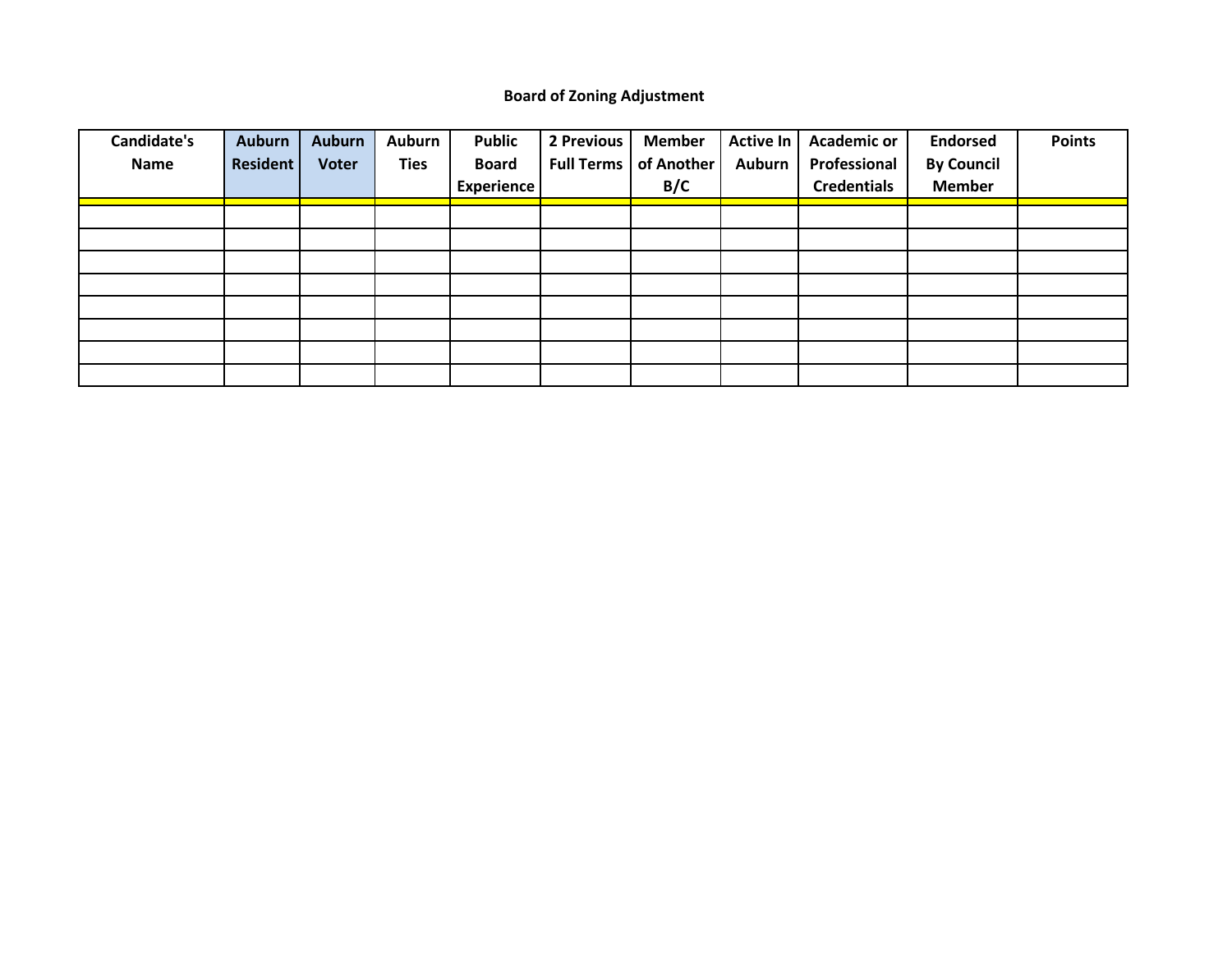## **Building Board of Adjustments**

| Candidate's | <b>Auburn</b>   | 2 Architects/ | <b>Auburn</b> | <b>Public</b>     | 2 Previous        | <b>Member</b>  | <b>Active In</b> | <b>Academic or</b> | <b>Endorsed</b>   | <b>Points</b> |
|-------------|-----------------|---------------|---------------|-------------------|-------------------|----------------|------------------|--------------------|-------------------|---------------|
| Name        | <b>Resident</b> | 2 Engineers/  | <b>Ties</b>   | <b>Board</b>      | <b>Full Terms</b> | of Another     | <b>Auburn</b>    | Professional       | <b>By Council</b> |               |
|             |                 | 1 Contractor  |               | <b>Experience</b> |                   | <b>Bd/Comm</b> |                  | <b>Credentials</b> | <b>Member</b>     |               |
|             |                 |               |               |                   |                   |                |                  |                    |                   |               |
|             |                 |               |               |                   |                   |                |                  |                    |                   |               |
|             |                 |               |               |                   |                   |                |                  |                    |                   |               |
|             |                 |               |               |                   |                   |                |                  |                    |                   |               |
|             |                 |               |               |                   |                   |                |                  |                    |                   |               |
|             |                 |               |               |                   |                   |                |                  |                    |                   |               |
|             |                 |               |               |                   |                   |                |                  |                    |                   |               |
|             |                 |               |               |                   |                   |                |                  |                    |                   |               |
|             |                 |               |               |                   |                   |                |                  |                    |                   |               |
|             |                 |               |               |                   |                   |                |                  |                    |                   |               |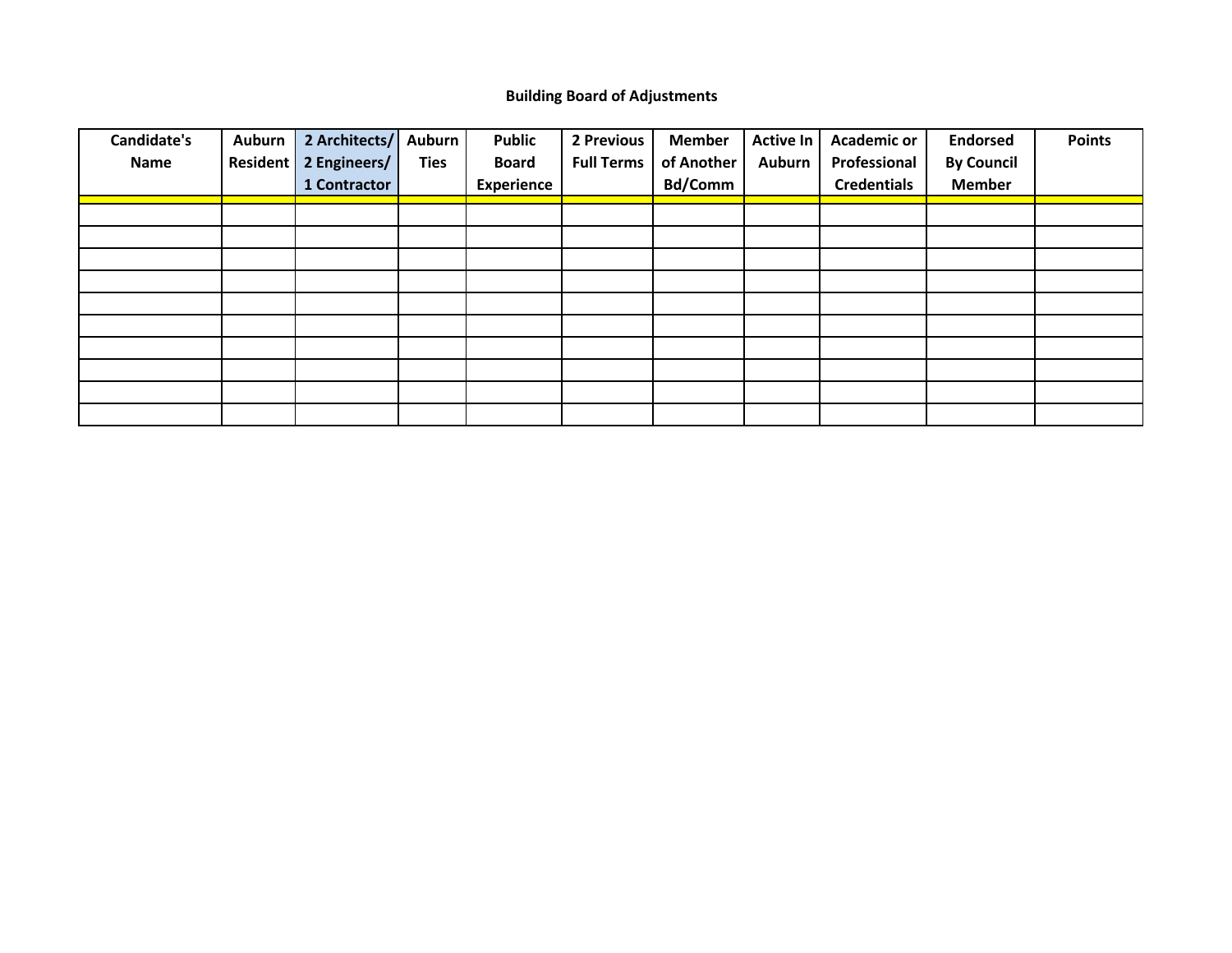## **Cemetery Advisory Board**

| <b>Candidate's</b> | Auburn          | Not a           | <b>Auburn</b> | <b>Public</b>     | 2 Previous        | <b>Not a Member</b> | <b>Active In</b> | <b>Academic or</b> | <b>Endorsed</b>   | <b>Points</b> |
|--------------------|-----------------|-----------------|---------------|-------------------|-------------------|---------------------|------------------|--------------------|-------------------|---------------|
| Name               | <b>Resident</b> | <b>City</b>     | <b>Ties</b>   | <b>Board</b>      | <b>Full Terms</b> | of Another          | <b>Auburn</b>    | Professional       | <b>By Council</b> |               |
|                    |                 | <b>Employee</b> |               | <b>Experience</b> |                   | <b>Bd/Comm</b>      |                  | <b>Credentials</b> | <b>Member</b>     |               |
|                    |                 |                 |               |                   |                   |                     |                  |                    |                   |               |
|                    |                 |                 |               |                   |                   |                     |                  |                    |                   |               |
|                    |                 |                 |               |                   |                   |                     |                  |                    |                   |               |
|                    |                 |                 |               |                   |                   |                     |                  |                    |                   |               |
|                    |                 |                 |               |                   |                   |                     |                  |                    |                   |               |
|                    |                 |                 |               |                   |                   |                     |                  |                    |                   |               |
|                    |                 |                 |               |                   |                   |                     |                  |                    |                   |               |
|                    |                 |                 |               |                   |                   |                     |                  |                    |                   |               |
|                    |                 |                 |               |                   |                   |                     |                  |                    |                   |               |
|                    |                 |                 |               |                   |                   |                     |                  |                    |                   |               |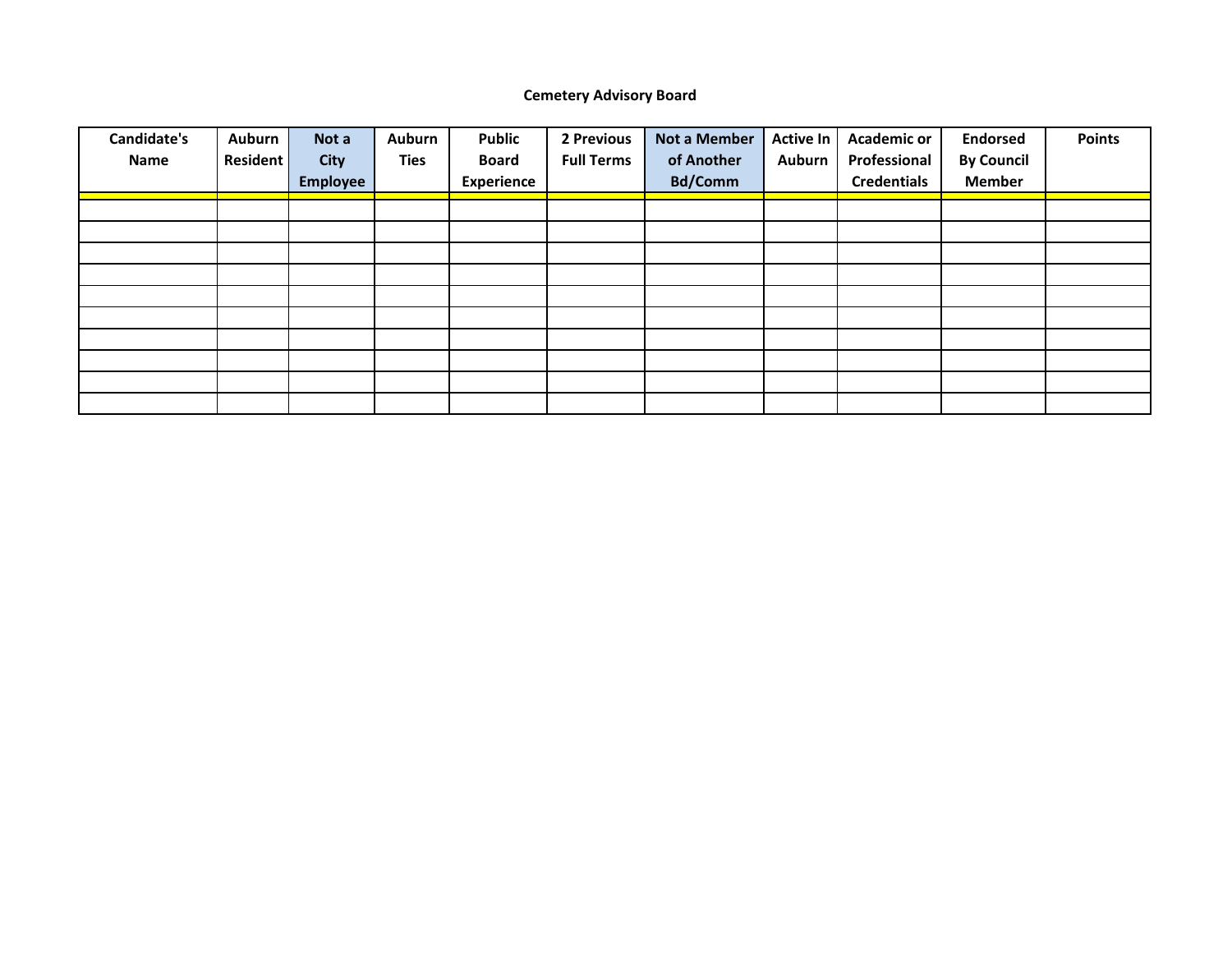#### **Commercial Development Authority**

| Candidate's<br>Name | Auburn<br><b>Resident</b> | Auburn<br><b>Elector</b> | Not an<br>Officer of<br><b>City, County</b><br>or State | Auburn<br>Ties | Public<br><b>Board</b><br><b>Experience</b> | Experience<br>w Commercial<br><b>Real Estate</b><br><b>Transactions</b> | <b>Experience</b><br>w Trade and<br><b>Commerce</b><br>Promotion | <b>Member</b><br>of Another<br>Bd/Comm | 2 Previous<br><b>Full Terms</b> | Active In<br>Auburn | <b>Academic or</b><br>Professional<br><b>Credentials</b> | <b>Endorsed</b><br><b>By Council</b><br><b>Member</b> | <b>Points</b> |
|---------------------|---------------------------|--------------------------|---------------------------------------------------------|----------------|---------------------------------------------|-------------------------------------------------------------------------|------------------------------------------------------------------|----------------------------------------|---------------------------------|---------------------|----------------------------------------------------------|-------------------------------------------------------|---------------|
|                     |                           |                          |                                                         |                |                                             |                                                                         |                                                                  |                                        |                                 |                     |                                                          |                                                       |               |
|                     |                           |                          |                                                         |                |                                             |                                                                         |                                                                  |                                        |                                 |                     |                                                          |                                                       |               |
|                     |                           |                          |                                                         |                |                                             |                                                                         |                                                                  |                                        |                                 |                     |                                                          |                                                       |               |
|                     |                           |                          |                                                         |                |                                             |                                                                         |                                                                  |                                        |                                 |                     |                                                          |                                                       |               |
|                     |                           |                          |                                                         |                |                                             |                                                                         |                                                                  |                                        |                                 |                     |                                                          |                                                       |               |
|                     |                           |                          |                                                         |                |                                             |                                                                         |                                                                  |                                        |                                 |                     |                                                          |                                                       |               |
|                     |                           |                          |                                                         |                |                                             |                                                                         |                                                                  |                                        |                                 |                     |                                                          |                                                       |               |
|                     |                           |                          |                                                         |                |                                             |                                                                         |                                                                  |                                        |                                 |                     |                                                          |                                                       |               |
|                     |                           |                          |                                                         |                |                                             |                                                                         |                                                                  |                                        |                                 |                     |                                                          |                                                       |               |
|                     |                           |                          |                                                         |                |                                             |                                                                         |                                                                  |                                        |                                 |                     |                                                          |                                                       |               |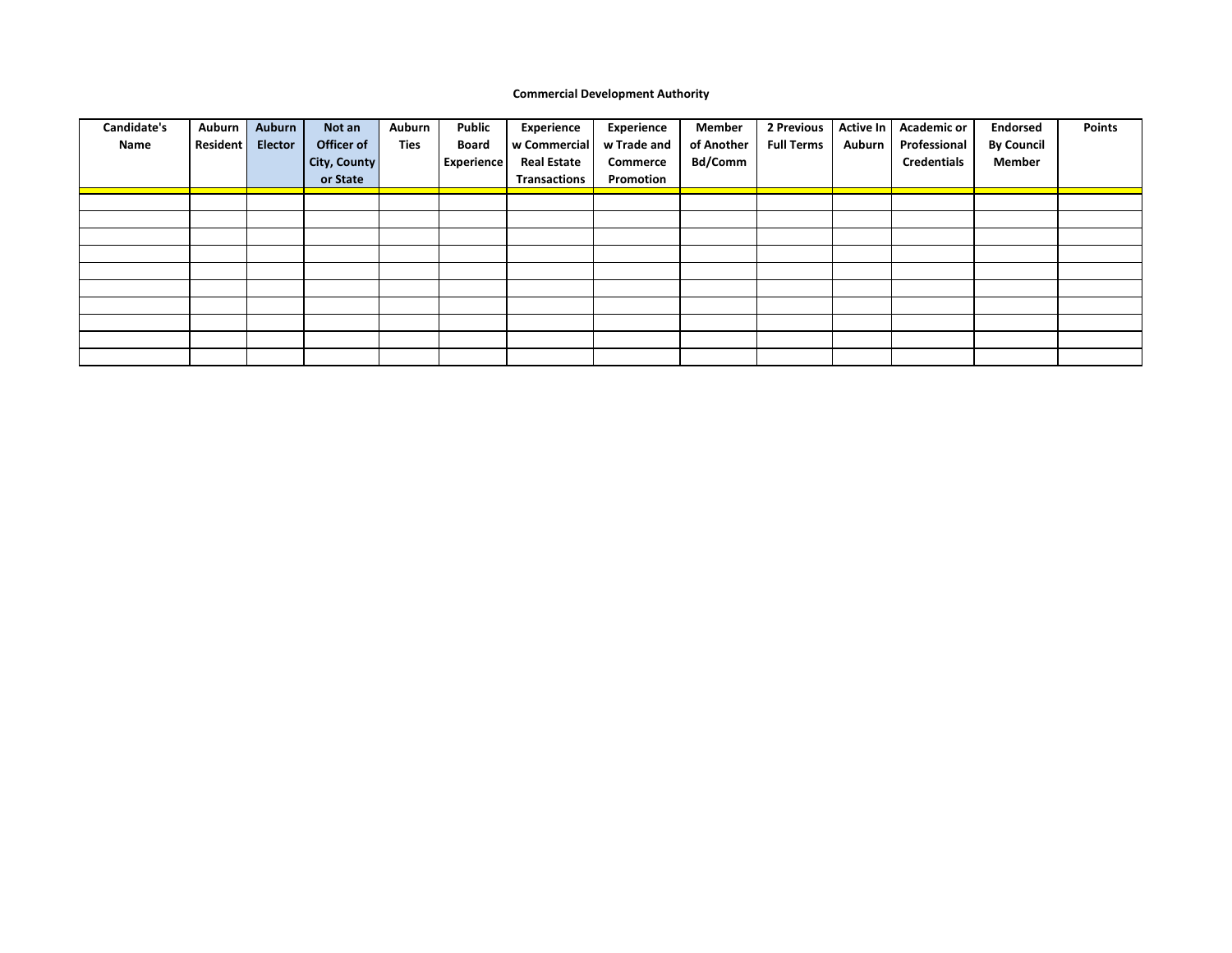### **East Alabama Mental Health - Mental Retardation Board**

| Candidate's | <b>Auburn</b>   | <b>Auburn</b> | <b>Public</b>     | Experience        | Experience      | 2 Previous | <b>Member</b>                  | <b>Active In</b> | <b>Academic or</b> | <b>Endorsed</b>   | <b>Points</b> |
|-------------|-----------------|---------------|-------------------|-------------------|-----------------|------------|--------------------------------|------------------|--------------------|-------------------|---------------|
| Name        | <b>Resident</b> | Ties          | <b>Board</b>      | w Mental          | w Trade and     |            | <b>Full Terms   of Another</b> | <b>Auburn</b>    | Professional       | <b>By Council</b> |               |
|             |                 |               | <b>Experience</b> | Health            | <b>Commerce</b> |            | Bd/Comm                        |                  | <b>Credentials</b> | <b>Member</b>     |               |
|             |                 |               |                   | <b>Facilities</b> | Promotion       |            |                                |                  |                    |                   |               |
|             |                 |               |                   |                   |                 |            |                                |                  |                    |                   |               |
|             |                 |               |                   |                   |                 |            |                                |                  |                    |                   |               |
|             |                 |               |                   |                   |                 |            |                                |                  |                    |                   |               |
|             |                 |               |                   |                   |                 |            |                                |                  |                    |                   |               |
|             |                 |               |                   |                   |                 |            |                                |                  |                    |                   |               |
|             |                 |               |                   |                   |                 |            |                                |                  |                    |                   |               |
|             |                 |               |                   |                   |                 |            |                                |                  |                    |                   |               |
|             |                 |               |                   |                   |                 |            |                                |                  |                    |                   |               |
|             |                 |               |                   |                   |                 |            |                                |                  |                    |                   |               |
|             |                 |               |                   |                   |                 |            |                                |                  |                    |                   |               |
|             |                 |               |                   |                   |                 |            |                                |                  |                    |                   |               |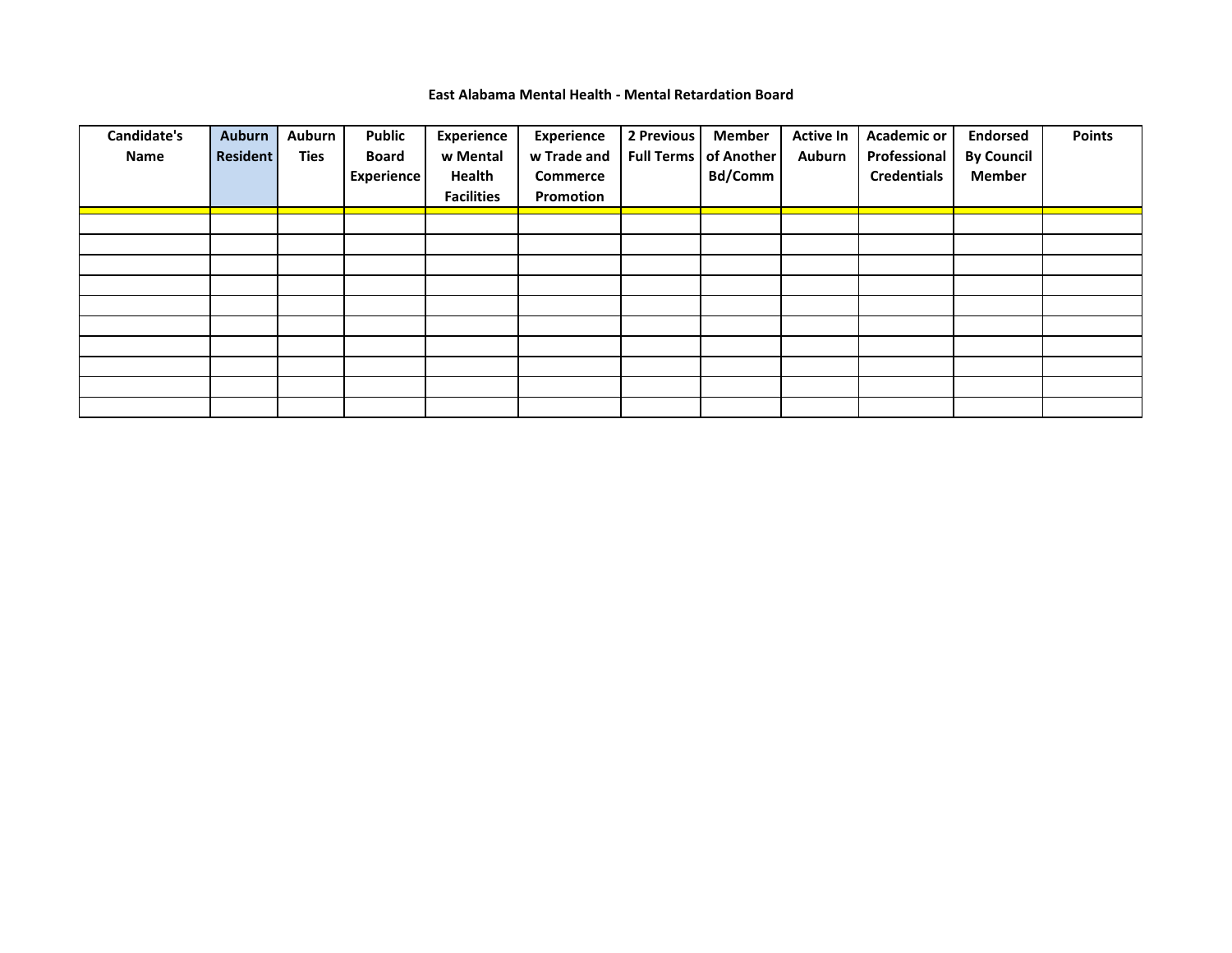### **Education Building Authority**

| Candidate's | Auburn   | Auburn         | Owner     | <b>Auburn</b> | <b>Public</b>     | Experience       | Experience                                             | 2 Previous | <b>Member</b>  | <b>Active In</b> | <b>Academic or</b> | <b>Endorsed</b>   | <b>Points</b> |
|-------------|----------|----------------|-----------|---------------|-------------------|------------------|--------------------------------------------------------|------------|----------------|------------------|--------------------|-------------------|---------------|
| Name        | Resident | <b>Elector</b> | of Real   | <b>Ties</b>   | <b>Board</b>      |                  | w Commercial   w Educational   Full Terms   of Another |            |                | Auburn           | Professional       | <b>By Council</b> |               |
|             |          |                | Property  |               | <b>Experience</b> | <b>Financing</b> | <b>Facilities</b>                                      |            | <b>Bd/Comm</b> |                  | <b>Credentials</b> | Member            |               |
|             |          |                | in Auburn |               |                   |                  |                                                        |            |                |                  |                    |                   |               |
|             |          |                |           |               |                   |                  |                                                        |            |                |                  |                    |                   |               |
|             |          |                |           |               |                   |                  |                                                        |            |                |                  |                    |                   |               |
|             |          |                |           |               |                   |                  |                                                        |            |                |                  |                    |                   |               |
|             |          |                |           |               |                   |                  |                                                        |            |                |                  |                    |                   |               |
|             |          |                |           |               |                   |                  |                                                        |            |                |                  |                    |                   |               |
|             |          |                |           |               |                   |                  |                                                        |            |                |                  |                    |                   |               |
|             |          |                |           |               |                   |                  |                                                        |            |                |                  |                    |                   |               |
|             |          |                |           |               |                   |                  |                                                        |            |                |                  |                    |                   |               |
|             |          |                |           |               |                   |                  |                                                        |            |                |                  |                    |                   |               |
|             |          |                |           |               |                   |                  |                                                        |            |                |                  |                    |                   |               |
|             |          |                |           |               |                   |                  |                                                        |            |                |                  |                    |                   |               |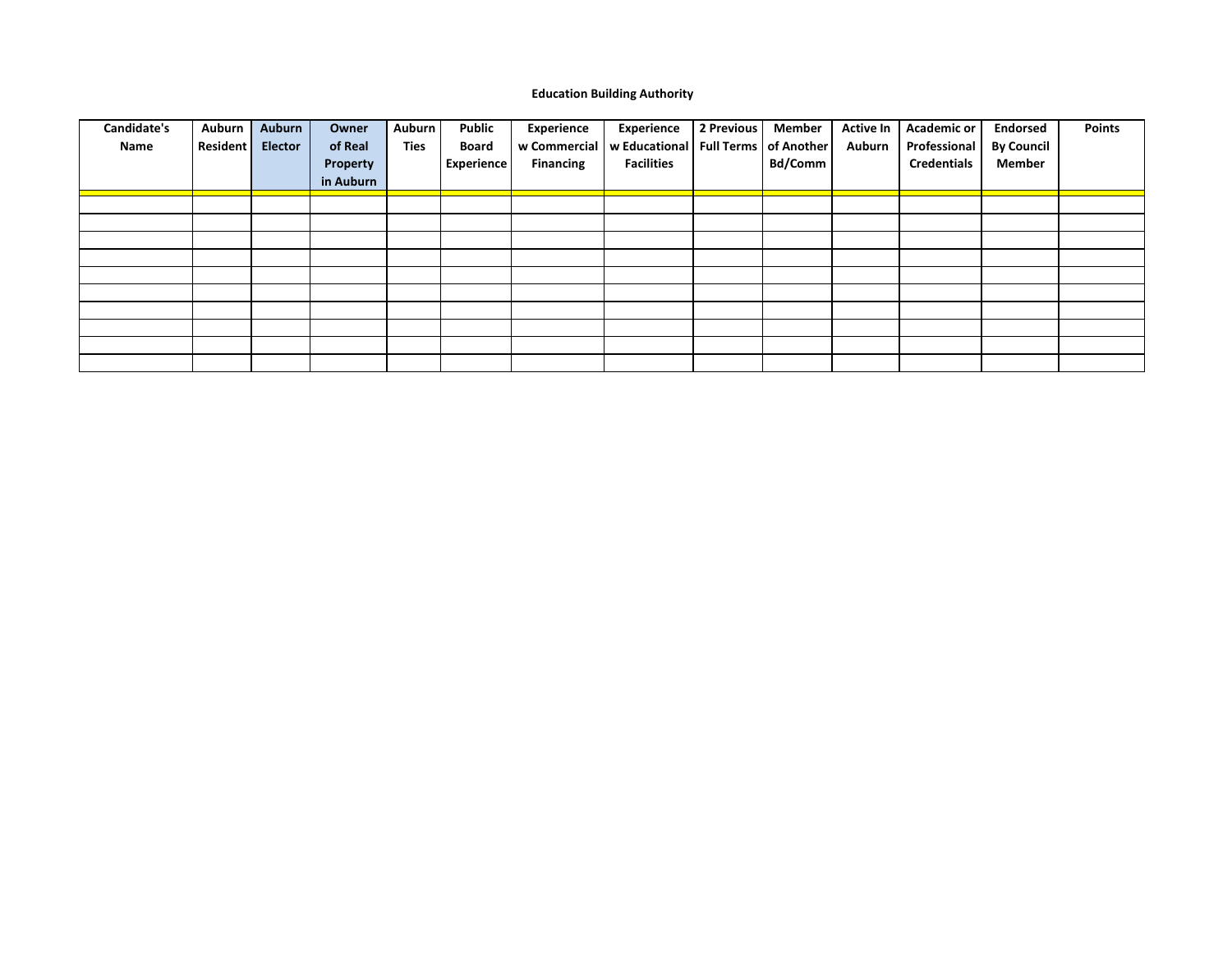## **Greenspace Advisory Board**

| Candidate's | Auburn          | Not a           | Auburn      | <b>Public</b>     | Experience       | <b>Experience</b> | 2 Previous        | <b>Active In</b> | <b>Academic or</b> | <b>Endorsed</b>   | <b>Points</b> |
|-------------|-----------------|-----------------|-------------|-------------------|------------------|-------------------|-------------------|------------------|--------------------|-------------------|---------------|
| Name        | <b>Resident</b> | <b>City</b>     | <b>Ties</b> | <b>Board</b>      | w Beautification | w Waterway        | <b>Full Terms</b> | <b>Auburn</b>    | Professional       | <b>By Council</b> |               |
|             |                 | <b>Employee</b> |             | <b>Experience</b> | <b>Efforts</b>   | Management        |                   |                  | <b>Credentials</b> | <b>Member</b>     |               |
|             |                 |                 |             |                   |                  |                   |                   |                  |                    |                   |               |
|             |                 |                 |             |                   |                  |                   |                   |                  |                    |                   |               |
|             |                 |                 |             |                   |                  |                   |                   |                  |                    |                   |               |
|             |                 |                 |             |                   |                  |                   |                   |                  |                    |                   |               |
|             |                 |                 |             |                   |                  |                   |                   |                  |                    |                   |               |
|             |                 |                 |             |                   |                  |                   |                   |                  |                    |                   |               |
|             |                 |                 |             |                   |                  |                   |                   |                  |                    |                   |               |
|             |                 |                 |             |                   |                  |                   |                   |                  |                    |                   |               |
|             |                 |                 |             |                   |                  |                   |                   |                  |                    |                   |               |
|             |                 |                 |             |                   |                  |                   |                   |                  |                    |                   |               |
|             |                 |                 |             |                   |                  |                   |                   |                  |                    |                   |               |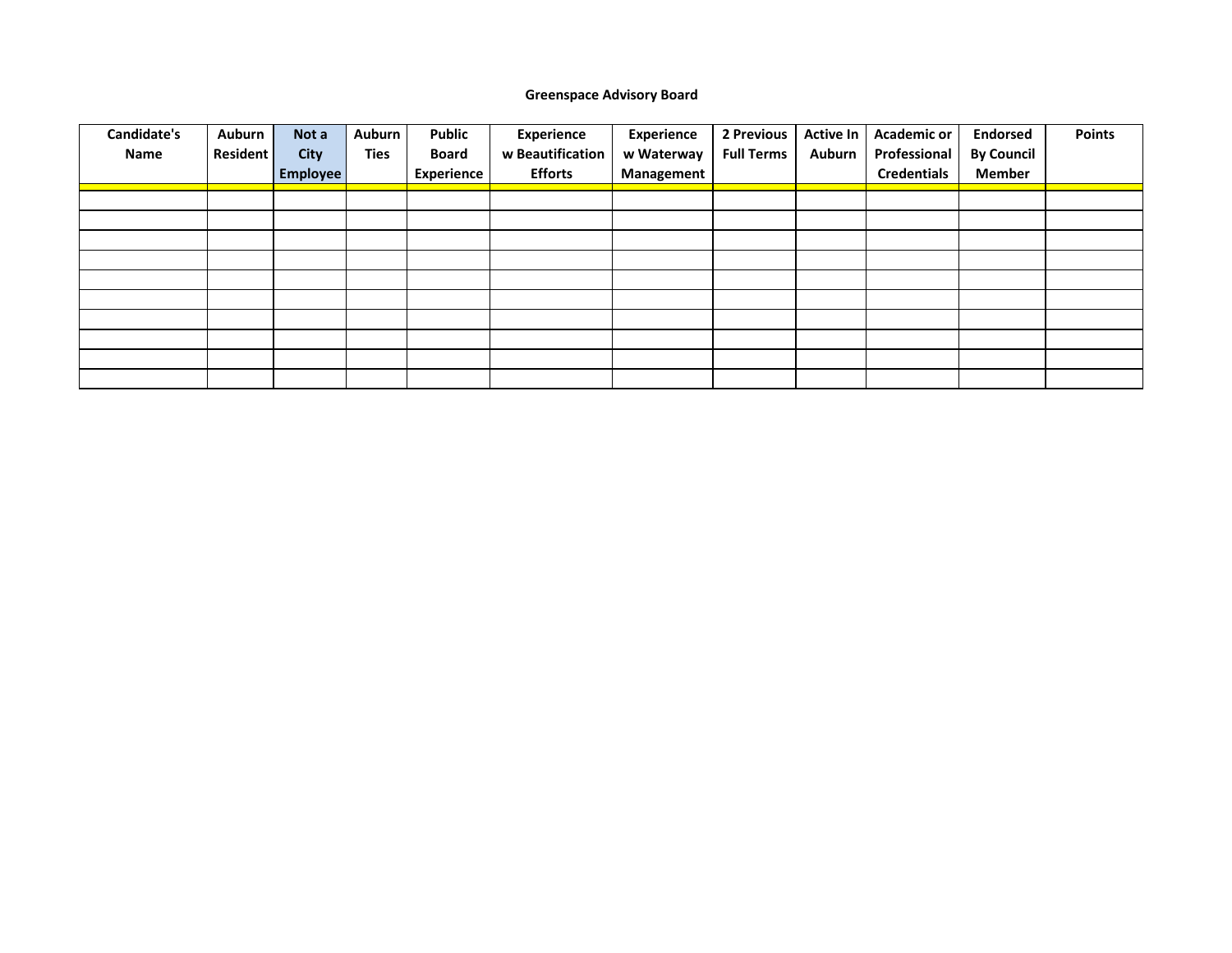### **Historic Preservation Commission**

| Candidate's | Auburn   | Either / Or        |                 | 2 Previous | <b>Member</b>                  | Auburn      | <b>Public</b>     | Active In     | <b>Academic or</b> | <b>Endorsed</b>   | <b>Points</b> |
|-------------|----------|--------------------|-----------------|------------|--------------------------------|-------------|-------------------|---------------|--------------------|-------------------|---------------|
| Name        | Resident | <b>Applicable</b>  | <b>District</b> |            | <b>Full Terms   of Another</b> | <b>Ties</b> | <b>Board</b>      | <b>Auburn</b> | Professional       | <b>By Council</b> |               |
|             |          | <b>Training or</b> | <b>Resident</b> |            | <b>Bd/Comm</b>                 |             | <b>Experience</b> |               | <b>Credentials</b> | <b>Member</b>     |               |
|             |          | <b>Experience</b>  | or Owner        |            |                                |             |                   |               |                    |                   |               |
|             |          |                    |                 |            |                                |             |                   |               |                    |                   |               |
|             |          |                    |                 |            |                                |             |                   |               |                    |                   |               |
|             |          |                    |                 |            |                                |             |                   |               |                    |                   |               |
|             |          |                    |                 |            |                                |             |                   |               |                    |                   |               |
|             |          |                    |                 |            |                                |             |                   |               |                    |                   |               |
|             |          |                    |                 |            |                                |             |                   |               |                    |                   |               |
|             |          |                    |                 |            |                                |             |                   |               |                    |                   |               |
|             |          |                    |                 |            |                                |             |                   |               |                    |                   |               |
|             |          |                    |                 |            |                                |             |                   |               |                    |                   |               |
|             |          |                    |                 |            |                                |             |                   |               |                    |                   |               |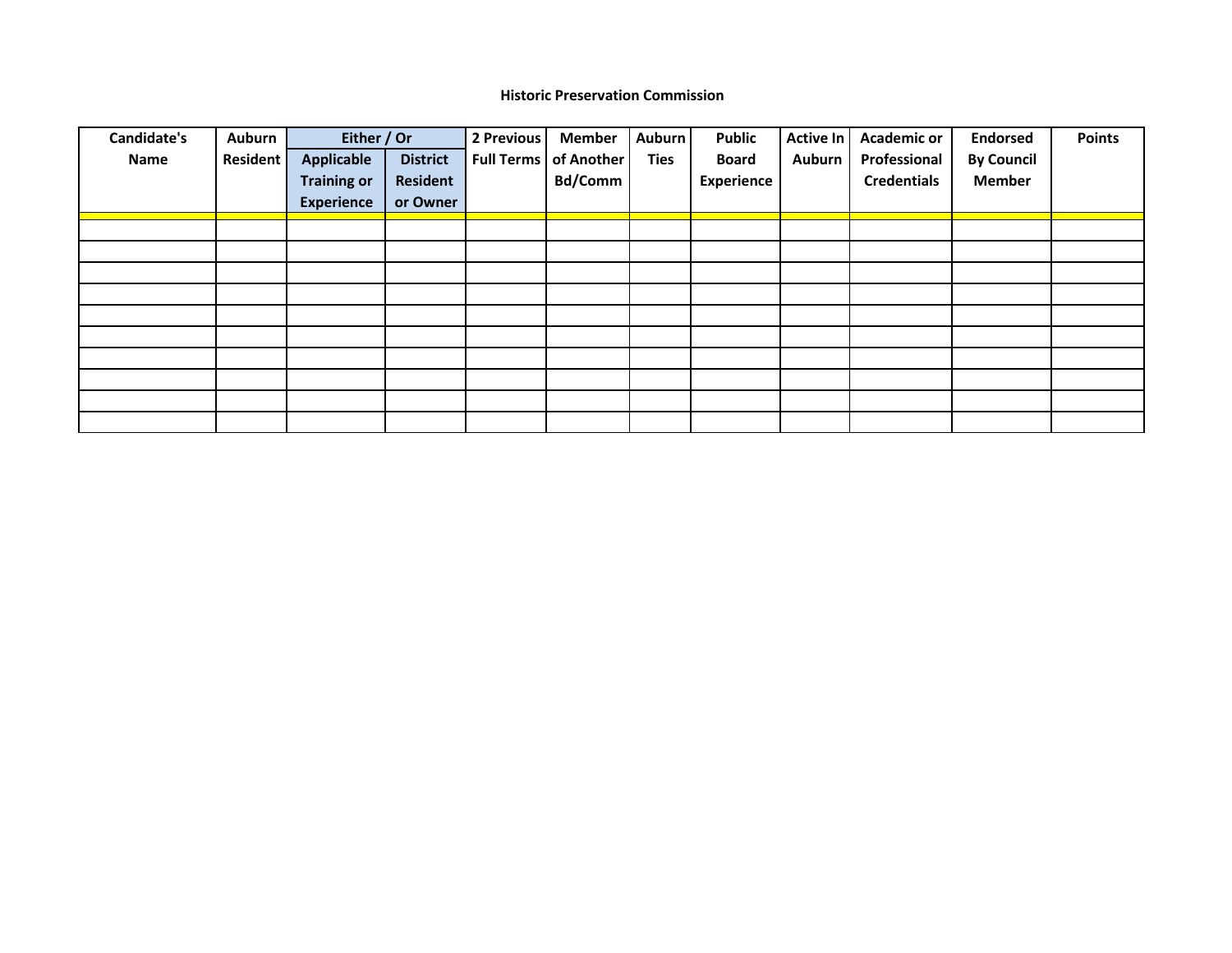#### **Indian Pines Recreation Authority**

| Candidate's<br>Name | <b>Auburn</b><br><b>Resident</b> | Not an Officer<br>Officer of<br><b>State, County</b> | Auburn<br><b>Ties</b> | User of<br><b>Indian Pines</b><br><b>Facilities</b> | <b>Experience in</b><br>Recreational<br><b>Facility</b> | Public<br><b>Board</b><br><b>Experience</b> | <b>Experience</b><br>w Commercial<br><b>Financing</b> | Member<br>of Another<br>Bd/Comm | 2 Previous<br><b>Full Terms</b> | Active In<br>Auburn | Academic or   Endorsed<br>Professional   By Council<br><b>Credentials</b> | Member | <b>Points</b> |
|---------------------|----------------------------------|------------------------------------------------------|-----------------------|-----------------------------------------------------|---------------------------------------------------------|---------------------------------------------|-------------------------------------------------------|---------------------------------|---------------------------------|---------------------|---------------------------------------------------------------------------|--------|---------------|
|                     |                                  | or City                                              |                       |                                                     | Management                                              |                                             |                                                       |                                 |                                 |                     |                                                                           |        |               |
|                     |                                  |                                                      |                       |                                                     |                                                         |                                             |                                                       |                                 |                                 |                     |                                                                           |        |               |
|                     |                                  |                                                      |                       |                                                     |                                                         |                                             |                                                       |                                 |                                 |                     |                                                                           |        |               |
|                     |                                  |                                                      |                       |                                                     |                                                         |                                             |                                                       |                                 |                                 |                     |                                                                           |        |               |
|                     |                                  |                                                      |                       |                                                     |                                                         |                                             |                                                       |                                 |                                 |                     |                                                                           |        |               |
|                     |                                  |                                                      |                       |                                                     |                                                         |                                             |                                                       |                                 |                                 |                     |                                                                           |        |               |
|                     |                                  |                                                      |                       |                                                     |                                                         |                                             |                                                       |                                 |                                 |                     |                                                                           |        |               |
|                     |                                  |                                                      |                       |                                                     |                                                         |                                             |                                                       |                                 |                                 |                     |                                                                           |        |               |
|                     |                                  |                                                      |                       |                                                     |                                                         |                                             |                                                       |                                 |                                 |                     |                                                                           |        |               |
|                     |                                  |                                                      |                       |                                                     |                                                         |                                             |                                                       |                                 |                                 |                     |                                                                           |        |               |
|                     |                                  |                                                      |                       |                                                     |                                                         |                                             |                                                       |                                 |                                 |                     |                                                                           |        |               |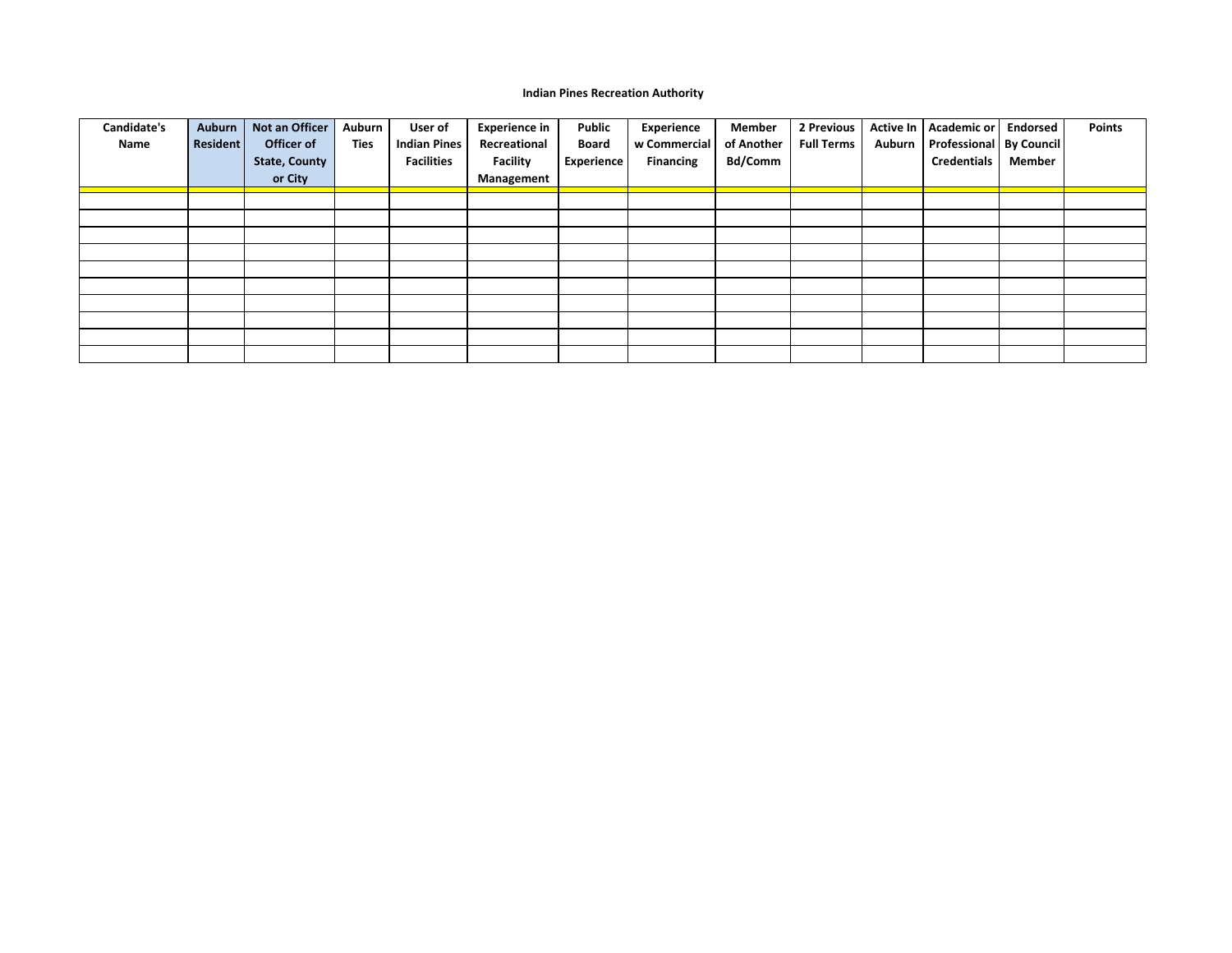#### **Industrial Development Board**

| Candidate's | Auburn   | Auburn         | Auburn      | Not a City | <b>Member</b>           | Experience         | Public       | <b>Experience</b> | 2 Previous        | Member         | Active In   Academic or            | <b>Endorsed</b> | <b>Points</b> |
|-------------|----------|----------------|-------------|------------|-------------------------|--------------------|--------------|-------------------|-------------------|----------------|------------------------------------|-----------------|---------------|
| Name        | Taxpayer | <b>Elector</b> | <b>Ties</b> | Officer or | <b>Of Civic</b>         | w Commercial       | <b>Board</b> | w Commercial      | <b>Full Terms</b> | of Another     | Auburn   Professional   By Council |                 |               |
|             |          |                |             |            | Employee   Organization | <b>Real Estate</b> | Experience   | <b>Financing</b>  |                   | <b>Bd/Comm</b> | <b>Credentials</b>                 | Member          |               |
|             |          |                |             |            |                         |                    |              |                   |                   |                |                                    |                 |               |
|             |          |                |             |            |                         |                    |              |                   |                   |                |                                    |                 |               |
|             |          |                |             |            |                         |                    |              |                   |                   |                |                                    |                 |               |
|             |          |                |             |            |                         |                    |              |                   |                   |                |                                    |                 |               |
|             |          |                |             |            |                         |                    |              |                   |                   |                |                                    |                 |               |
|             |          |                |             |            |                         |                    |              |                   |                   |                |                                    |                 |               |
|             |          |                |             |            |                         |                    |              |                   |                   |                |                                    |                 |               |
|             |          |                |             |            |                         |                    |              |                   |                   |                |                                    |                 |               |
|             |          |                |             |            |                         |                    |              |                   |                   |                |                                    |                 |               |
|             |          |                |             |            |                         |                    |              |                   |                   |                |                                    |                 |               |
|             |          |                |             |            |                         |                    |              |                   |                   |                |                                    |                 |               |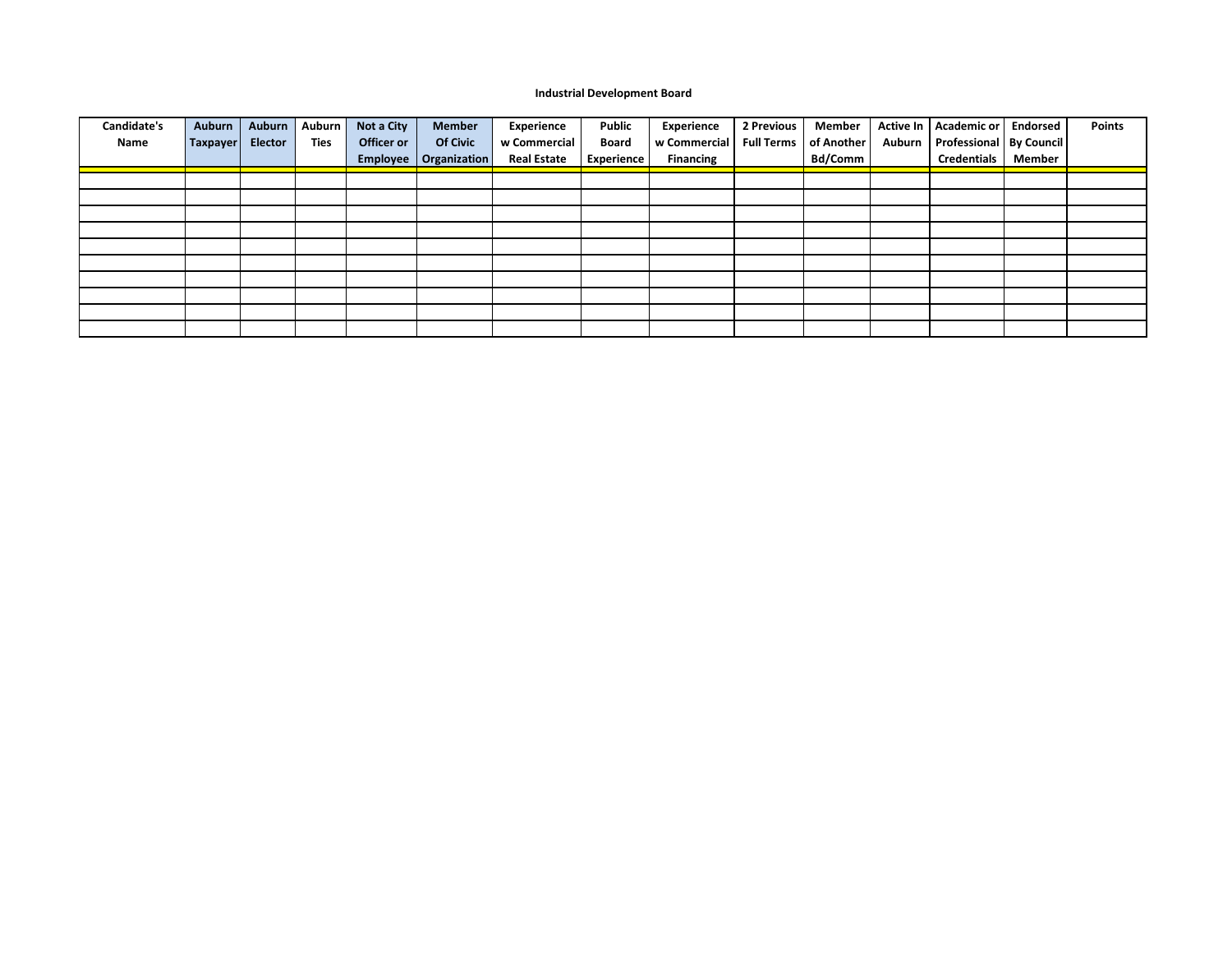### **Lee County Youth Development Center**

| Candidate's<br>Name | Auburn<br>Resident | Auburn<br><b>Ties</b> | <b>Experience</b><br>w Youth<br>in Need | Experience<br>w Non-Profit<br>Organizations | <b>Public</b><br><b>Board</b><br><b>Experience</b> | Experience<br>w Commercial<br><b>Financing</b> | <b>Member of</b><br>Another<br><b>Bd/Comm</b> | 2 Previous<br><b>Full Terms</b> | <b>Active In</b><br>Auburn | <b>Academic or</b><br>Professional<br><b>Credentials</b> | <b>Endorsed</b><br><b>By Council</b><br><b>Member</b> | <b>Points</b> |
|---------------------|--------------------|-----------------------|-----------------------------------------|---------------------------------------------|----------------------------------------------------|------------------------------------------------|-----------------------------------------------|---------------------------------|----------------------------|----------------------------------------------------------|-------------------------------------------------------|---------------|
|                     |                    |                       |                                         |                                             |                                                    |                                                |                                               |                                 |                            |                                                          |                                                       |               |
|                     |                    |                       |                                         |                                             |                                                    |                                                |                                               |                                 |                            |                                                          |                                                       |               |
|                     |                    |                       |                                         |                                             |                                                    |                                                |                                               |                                 |                            |                                                          |                                                       |               |
|                     |                    |                       |                                         |                                             |                                                    |                                                |                                               |                                 |                            |                                                          |                                                       |               |
|                     |                    |                       |                                         |                                             |                                                    |                                                |                                               |                                 |                            |                                                          |                                                       |               |
|                     |                    |                       |                                         |                                             |                                                    |                                                |                                               |                                 |                            |                                                          |                                                       |               |
|                     |                    |                       |                                         |                                             |                                                    |                                                |                                               |                                 |                            |                                                          |                                                       |               |
|                     |                    |                       |                                         |                                             |                                                    |                                                |                                               |                                 |                            |                                                          |                                                       |               |
|                     |                    |                       |                                         |                                             |                                                    |                                                |                                               |                                 |                            |                                                          |                                                       |               |
|                     |                    |                       |                                         |                                             |                                                    |                                                |                                               |                                 |                            |                                                          |                                                       |               |
|                     |                    |                       |                                         |                                             |                                                    |                                                |                                               |                                 |                            |                                                          |                                                       |               |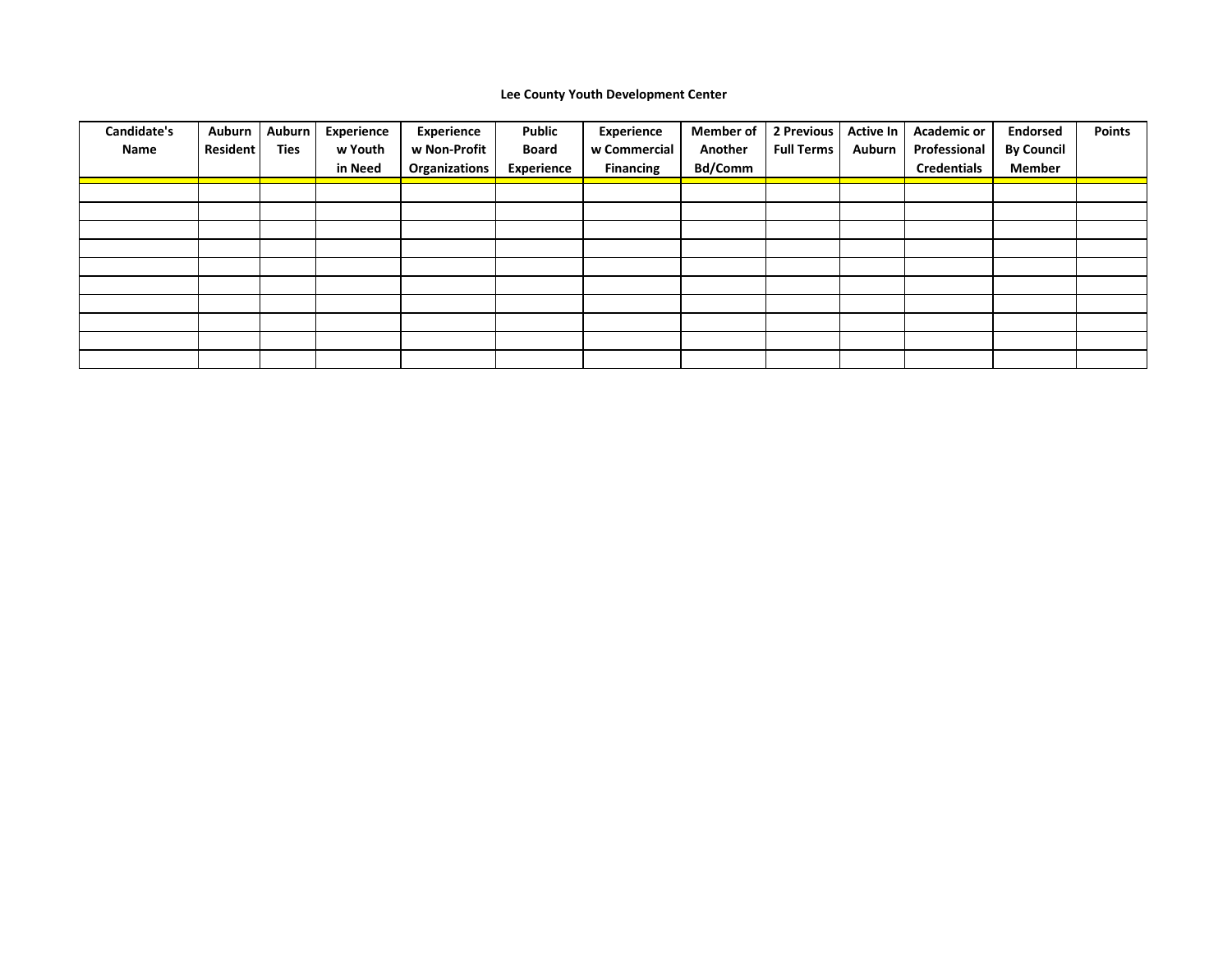## **Library Board**

| <b>Candidate's</b> | <b>Auburn</b>   | <b>Auburn</b> | <b>Experience</b> | <b>Experience</b>    | <b>Public</b> | 2 Previous        | Member of      | <b>Active In</b> | Academic or        | <b>Endorsed</b>   | <b>Points</b> |
|--------------------|-----------------|---------------|-------------------|----------------------|---------------|-------------------|----------------|------------------|--------------------|-------------------|---------------|
| Name               | <b>Resident</b> | <b>Ties</b>   | w Library         | w Policy             | <b>Board</b>  | <b>Full Terms</b> | Another        | Auburn           | Professional       | <b>By Council</b> |               |
|                    |                 |               | <b>Services</b>   | <b>Establishment</b> | Experience    |                   | <b>Bd/Comm</b> |                  | <b>Credentials</b> | <b>Member</b>     |               |
|                    |                 |               |                   |                      |               |                   |                |                  |                    |                   |               |
|                    |                 |               |                   |                      |               |                   |                |                  |                    |                   |               |
|                    |                 |               |                   |                      |               |                   |                |                  |                    |                   |               |
|                    |                 |               |                   |                      |               |                   |                |                  |                    |                   |               |
|                    |                 |               |                   |                      |               |                   |                |                  |                    |                   |               |
|                    |                 |               |                   |                      |               |                   |                |                  |                    |                   |               |
|                    |                 |               |                   |                      |               |                   |                |                  |                    |                   |               |
|                    |                 |               |                   |                      |               |                   |                |                  |                    |                   |               |
|                    |                 |               |                   |                      |               |                   |                |                  |                    |                   |               |
|                    |                 |               |                   |                      |               |                   |                |                  |                    |                   |               |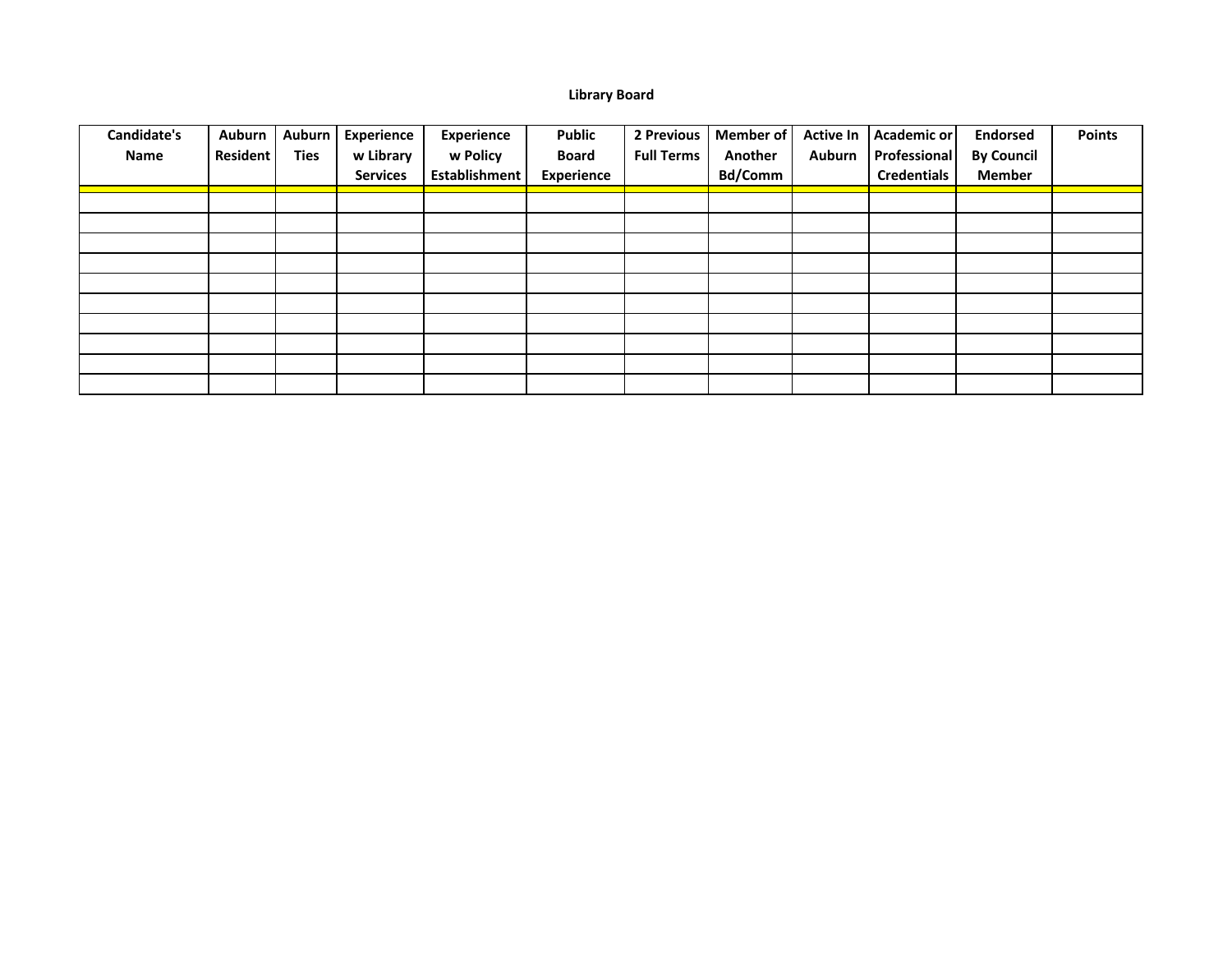### **Metropolitan Planning Organization Citizens' Advisory Committee**

| <b>Candidate's</b> | Auburn          | Auburn      | <b>Experience w</b> | <b>Public</b> | <b>Experience</b> | 2 Previous        | <b>Member</b>  | <b>Active In</b> | <b>Academic or</b> | <b>Endorsed</b>   | <b>Points</b> |
|--------------------|-----------------|-------------|---------------------|---------------|-------------------|-------------------|----------------|------------------|--------------------|-------------------|---------------|
| Name               | <b>Resident</b> | <b>Ties</b> | Transportation      | <b>Board</b>  | w/ Public         | <b>Full Terms</b> | of Another     | <b>Auburn</b>    | Professional       | <b>By Council</b> |               |
|                    |                 |             | <b>Planning</b>     | Experience    | <b>Transit</b>    |                   | <b>Bd/Comm</b> |                  | <b>Credentials</b> | <b>Member</b>     |               |
|                    |                 |             |                     |               |                   |                   |                |                  |                    |                   |               |
|                    |                 |             |                     |               |                   |                   |                |                  |                    |                   |               |
|                    |                 |             |                     |               |                   |                   |                |                  |                    |                   |               |
|                    |                 |             |                     |               |                   |                   |                |                  |                    |                   |               |
|                    |                 |             |                     |               |                   |                   |                |                  |                    |                   |               |
|                    |                 |             |                     |               |                   |                   |                |                  |                    |                   |               |
|                    |                 |             |                     |               |                   |                   |                |                  |                    |                   |               |
|                    |                 |             |                     |               |                   |                   |                |                  |                    |                   |               |
|                    |                 |             |                     |               |                   |                   |                |                  |                    |                   |               |
|                    |                 |             |                     |               |                   |                   |                |                  |                    |                   |               |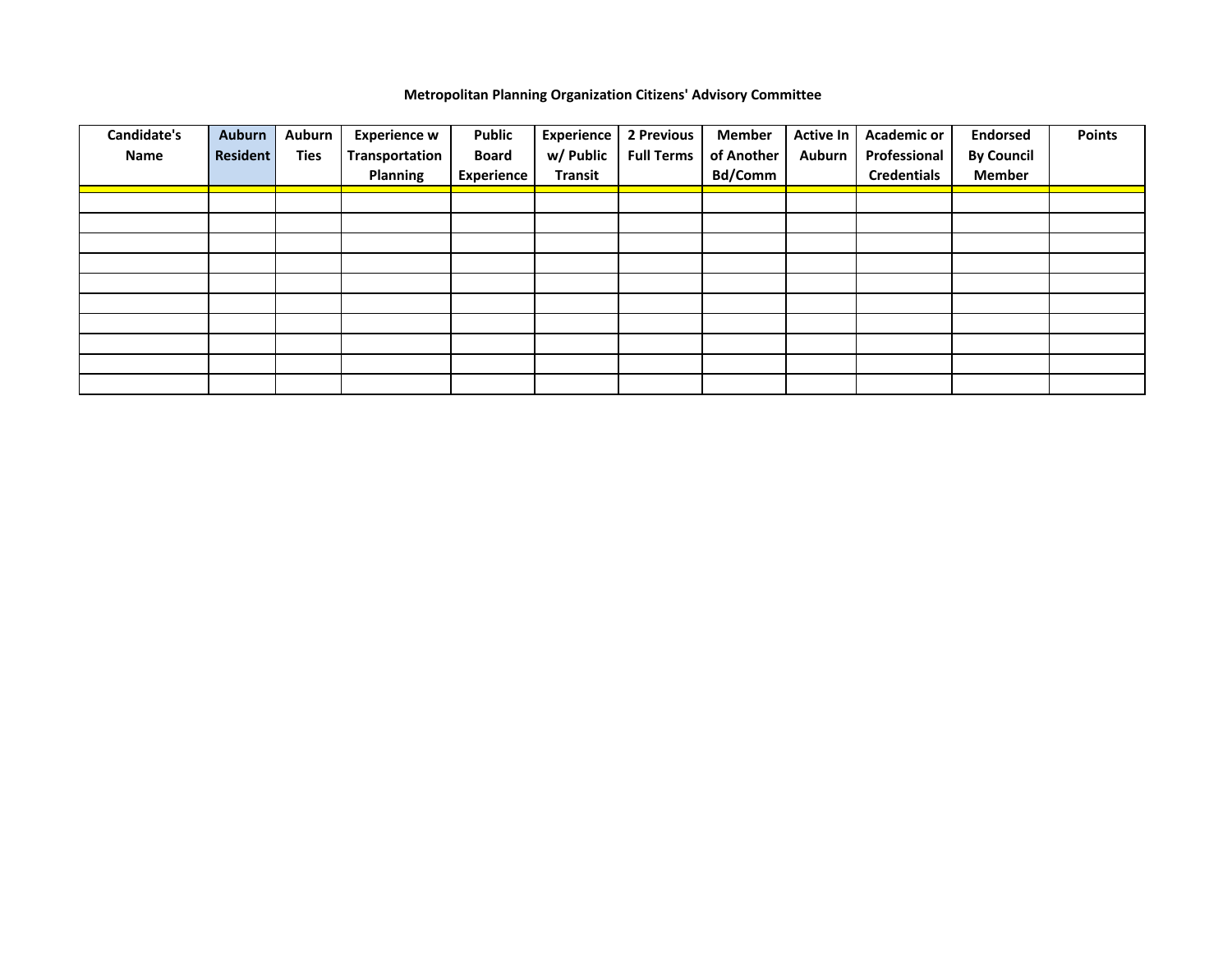#### **Parks and Recreation Advisory Board**

| Candidate's | Auburn   | Auburn         | Not an      | Auburn      | <b>Experience w</b> | Participant | Family      | <b>Public</b> | 2 Previous        | Member         | <b>Active In</b> | <b>Academic or</b> | <b>Endorsed</b>   | <b>Points</b> |
|-------------|----------|----------------|-------------|-------------|---------------------|-------------|-------------|---------------|-------------------|----------------|------------------|--------------------|-------------------|---------------|
| Name        | Resident | <b>Elector</b> | Auburn City | <b>Ties</b> | Recreational        |             | Participant | Board         | <b>Full Terms</b> | of Another     | Auburn           | Professional       | <b>By Council</b> |               |
|             |          |                | Employee    |             | Oversight           |             |             | Experience    |                   | <b>Bd/Comm</b> |                  | <b>Credentials</b> | Member            |               |
|             |          |                |             |             |                     |             |             |               |                   |                |                  |                    |                   |               |
|             |          |                |             |             |                     |             |             |               |                   |                |                  |                    |                   |               |
|             |          |                |             |             |                     |             |             |               |                   |                |                  |                    |                   |               |
|             |          |                |             |             |                     |             |             |               |                   |                |                  |                    |                   |               |
|             |          |                |             |             |                     |             |             |               |                   |                |                  |                    |                   |               |
|             |          |                |             |             |                     |             |             |               |                   |                |                  |                    |                   |               |
|             |          |                |             |             |                     |             |             |               |                   |                |                  |                    |                   |               |
|             |          |                |             |             |                     |             |             |               |                   |                |                  |                    |                   |               |
|             |          |                |             |             |                     |             |             |               |                   |                |                  |                    |                   |               |
|             |          |                |             |             |                     |             |             |               |                   |                |                  |                    |                   |               |
|             |          |                |             |             |                     |             |             |               |                   |                |                  |                    |                   |               |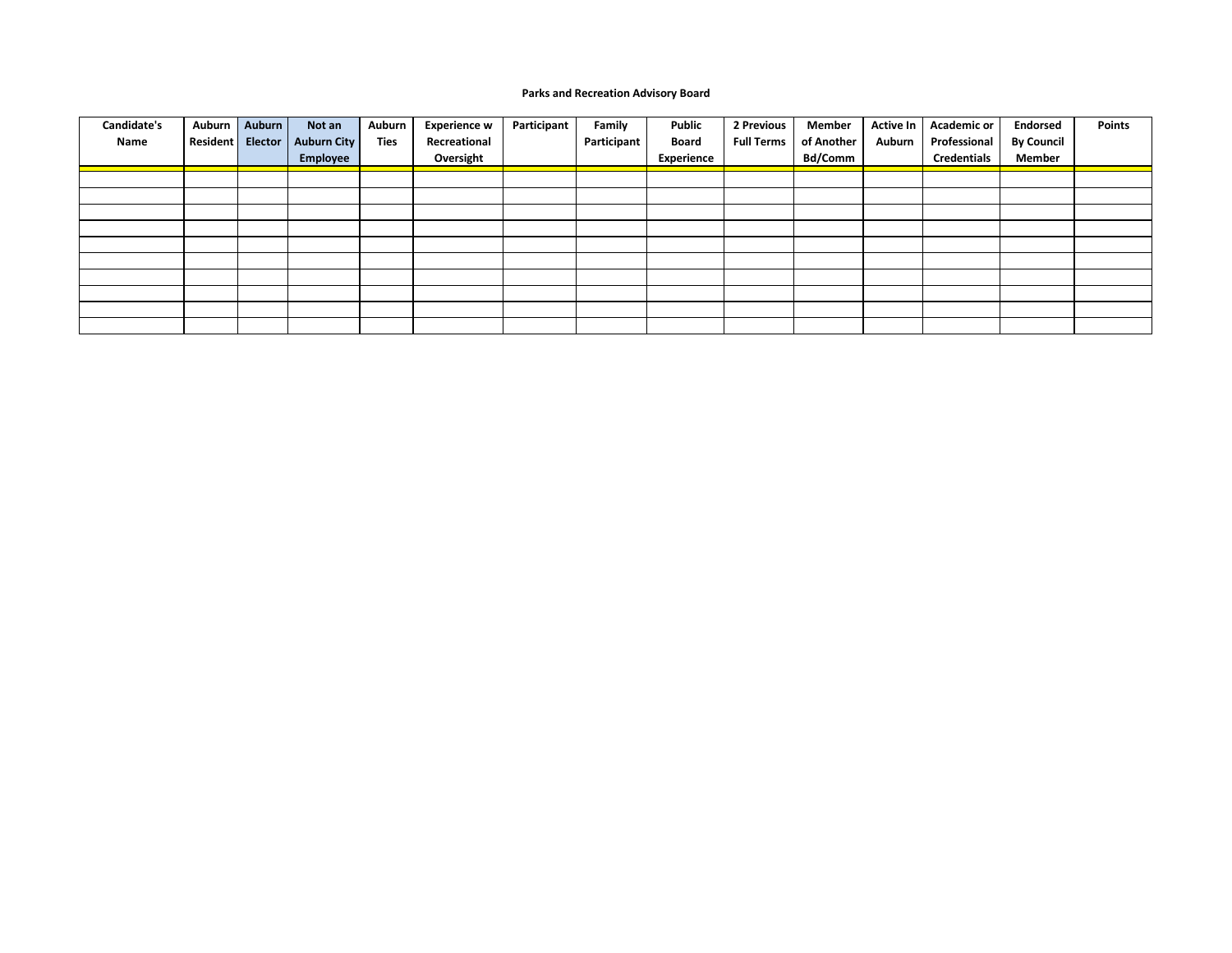#### **Planning Commission**

| Candidate's<br>Name | Auburn | Auburn<br>Resident Taxpayer | Auburn<br>Ties | Not on<br><b>City</b><br>Council | Experience w<br>Municipal<br>Planning | <b>Experience w</b><br><b>Master Plan</b><br>Development | <b>Experience w</b><br>Zoning and<br>Subdivision<br><b>Regulations</b> | Public<br>Board<br>Experience | Member<br>of Another<br><b>Bd/Comm</b> | 2 Previous<br><b>Full Terms</b> | <b>Active In</b><br>Auburn | <b>Academic or</b><br>Professional<br><b>Credentials</b> | <b>Endorsed</b><br><b>By Council</b><br><b>Member</b> | Points |
|---------------------|--------|-----------------------------|----------------|----------------------------------|---------------------------------------|----------------------------------------------------------|------------------------------------------------------------------------|-------------------------------|----------------------------------------|---------------------------------|----------------------------|----------------------------------------------------------|-------------------------------------------------------|--------|
|                     |        |                             |                |                                  |                                       |                                                          |                                                                        |                               |                                        |                                 |                            |                                                          |                                                       |        |
|                     |        |                             |                |                                  |                                       |                                                          |                                                                        |                               |                                        |                                 |                            |                                                          |                                                       |        |
|                     |        |                             |                |                                  |                                       |                                                          |                                                                        |                               |                                        |                                 |                            |                                                          |                                                       |        |
|                     |        |                             |                |                                  |                                       |                                                          |                                                                        |                               |                                        |                                 |                            |                                                          |                                                       |        |
|                     |        |                             |                |                                  |                                       |                                                          |                                                                        |                               |                                        |                                 |                            |                                                          |                                                       |        |
|                     |        |                             |                |                                  |                                       |                                                          |                                                                        |                               |                                        |                                 |                            |                                                          |                                                       |        |
|                     |        |                             |                |                                  |                                       |                                                          |                                                                        |                               |                                        |                                 |                            |                                                          |                                                       |        |
|                     |        |                             |                |                                  |                                       |                                                          |                                                                        |                               |                                        |                                 |                            |                                                          |                                                       |        |
|                     |        |                             |                |                                  |                                       |                                                          |                                                                        |                               |                                        |                                 |                            |                                                          |                                                       |        |
|                     |        |                             |                |                                  |                                       |                                                          |                                                                        |                               |                                        |                                 |                            |                                                          |                                                       |        |
|                     |        |                             |                |                                  |                                       |                                                          |                                                                        |                               |                                        |                                 |                            |                                                          |                                                       |        |
|                     |        |                             |                |                                  |                                       |                                                          |                                                                        |                               |                                        |                                 |                            |                                                          |                                                       |        |
|                     |        |                             |                |                                  |                                       |                                                          |                                                                        |                               |                                        |                                 |                            |                                                          |                                                       |        |
|                     |        |                             |                |                                  |                                       |                                                          |                                                                        |                               |                                        |                                 |                            |                                                          |                                                       |        |
|                     |        |                             |                |                                  |                                       |                                                          |                                                                        |                               |                                        |                                 |                            |                                                          |                                                       |        |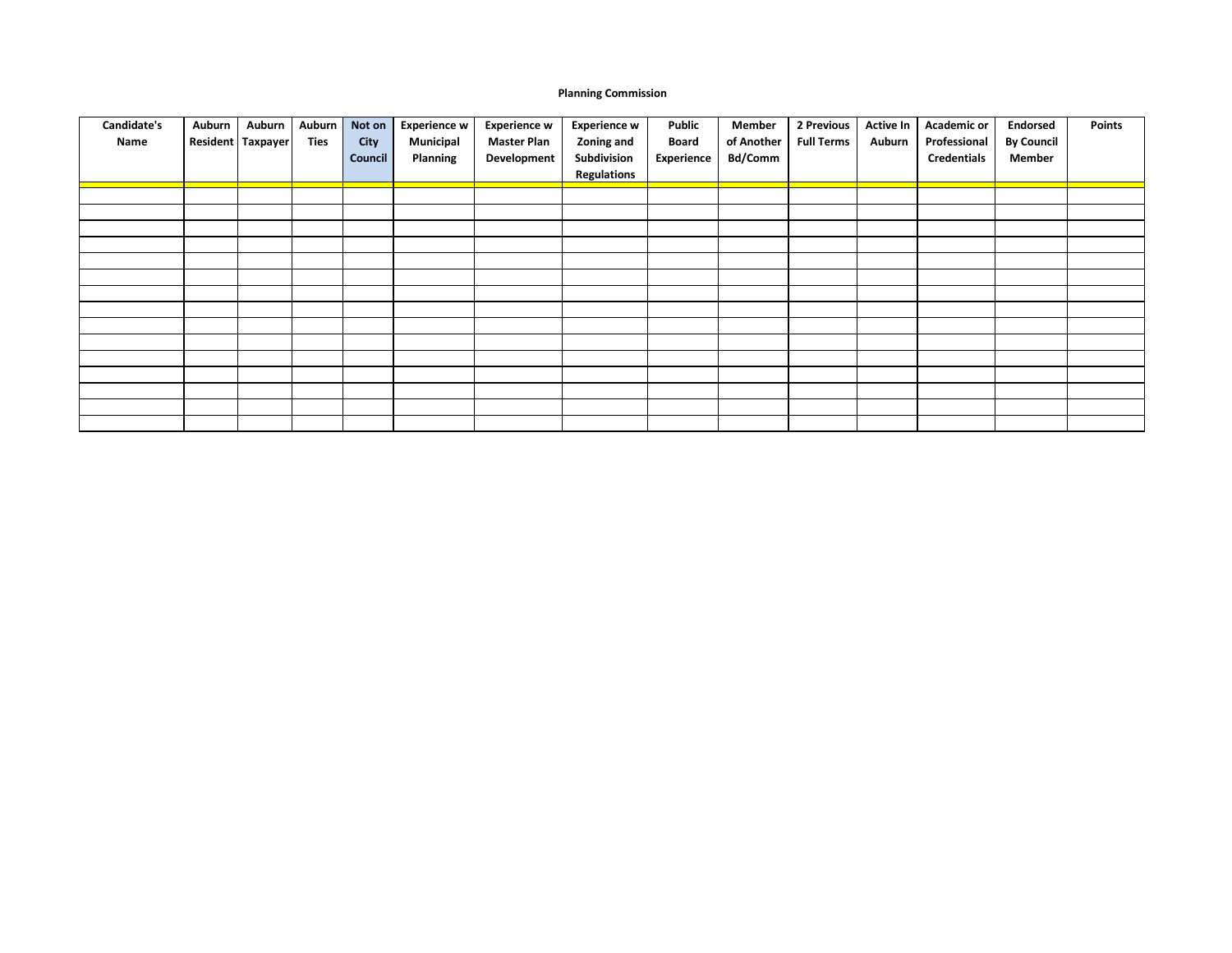#### **Public Park & Recreation Board**

| Candidate's<br>Name | Auburn<br>Taxpayer | Auburn<br><b>Elector</b> | Not an<br><b>Auburn City</b> | Auburn<br><b>Ties</b> | <b>Experience w</b><br>Transportation | <b>Public</b><br><b>Board</b> | Member<br>of Another | 2 Previous<br><b>Full Terms</b> | <b>Active In</b><br>Auburn | <b>Academic or</b><br>Professional | <b>Endorsed</b><br><b>By Council</b> | <b>Points</b> |
|---------------------|--------------------|--------------------------|------------------------------|-----------------------|---------------------------------------|-------------------------------|----------------------|---------------------------------|----------------------------|------------------------------------|--------------------------------------|---------------|
|                     |                    |                          | Employee                     |                       | Planning                              | <b>Experience</b>             | <b>Bd/Comm</b>       |                                 |                            | <b>Credentials</b>                 | <b>Member</b>                        |               |
|                     |                    |                          |                              |                       |                                       |                               |                      |                                 |                            |                                    |                                      |               |
|                     |                    |                          |                              |                       |                                       |                               |                      |                                 |                            |                                    |                                      |               |
|                     |                    |                          |                              |                       |                                       |                               |                      |                                 |                            |                                    |                                      |               |
|                     |                    |                          |                              |                       |                                       |                               |                      |                                 |                            |                                    |                                      |               |
|                     |                    |                          |                              |                       |                                       |                               |                      |                                 |                            |                                    |                                      |               |
|                     |                    |                          |                              |                       |                                       |                               |                      |                                 |                            |                                    |                                      |               |
|                     |                    |                          |                              |                       |                                       |                               |                      |                                 |                            |                                    |                                      |               |
|                     |                    |                          |                              |                       |                                       |                               |                      |                                 |                            |                                    |                                      |               |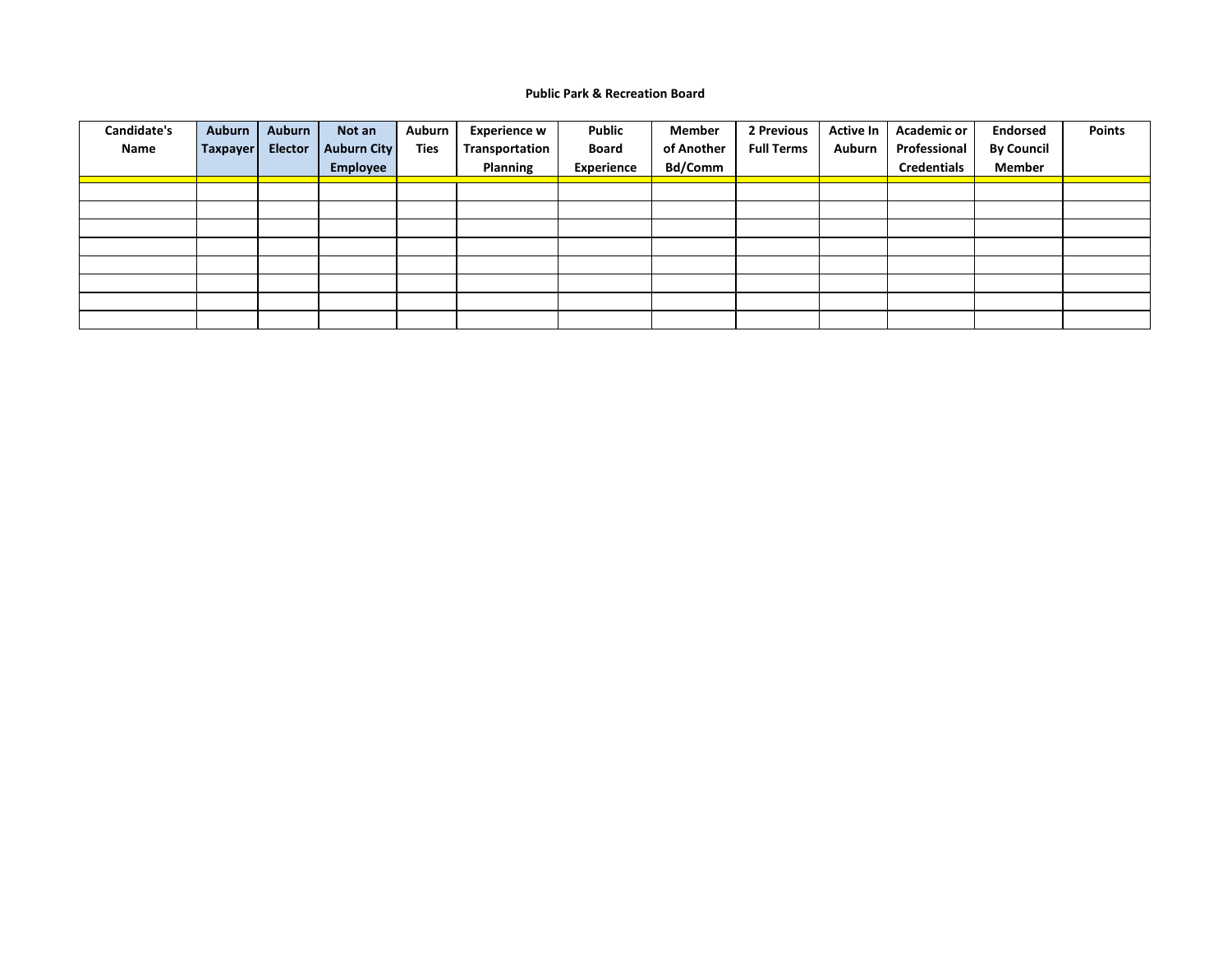### **Tree Commission**

| Candidate's | <b>Auburn</b> | Auburn      | <b>Experience w</b> | <b>Public</b>     | 2 Previous        | <b>Member</b>  | <b>Active In</b> | <b>Academic or</b> | <b>Endorsed</b>   | <b>Points</b> |
|-------------|---------------|-------------|---------------------|-------------------|-------------------|----------------|------------------|--------------------|-------------------|---------------|
| <b>Name</b> | Citizen       | <b>Ties</b> | <b>Trees or</b>     | <b>Board</b>      | <b>Full Terms</b> | of Another     | <b>Auburn</b>    | Professional       | <b>By Council</b> |               |
|             |               |             | <b>Forests</b>      | <b>Experience</b> |                   | <b>Bd/Comm</b> |                  | <b>Credentials</b> | <b>Member</b>     |               |
|             |               |             |                     |                   |                   |                |                  |                    |                   |               |
|             |               |             |                     |                   |                   |                |                  |                    |                   |               |
|             |               |             |                     |                   |                   |                |                  |                    |                   |               |
|             |               |             |                     |                   |                   |                |                  |                    |                   |               |
|             |               |             |                     |                   |                   |                |                  |                    |                   |               |
|             |               |             |                     |                   |                   |                |                  |                    |                   |               |
|             |               |             |                     |                   |                   |                |                  |                    |                   |               |
|             |               |             |                     |                   |                   |                |                  |                    |                   |               |
|             |               |             |                     |                   |                   |                |                  |                    |                   |               |
|             |               |             |                     |                   |                   |                |                  |                    |                   |               |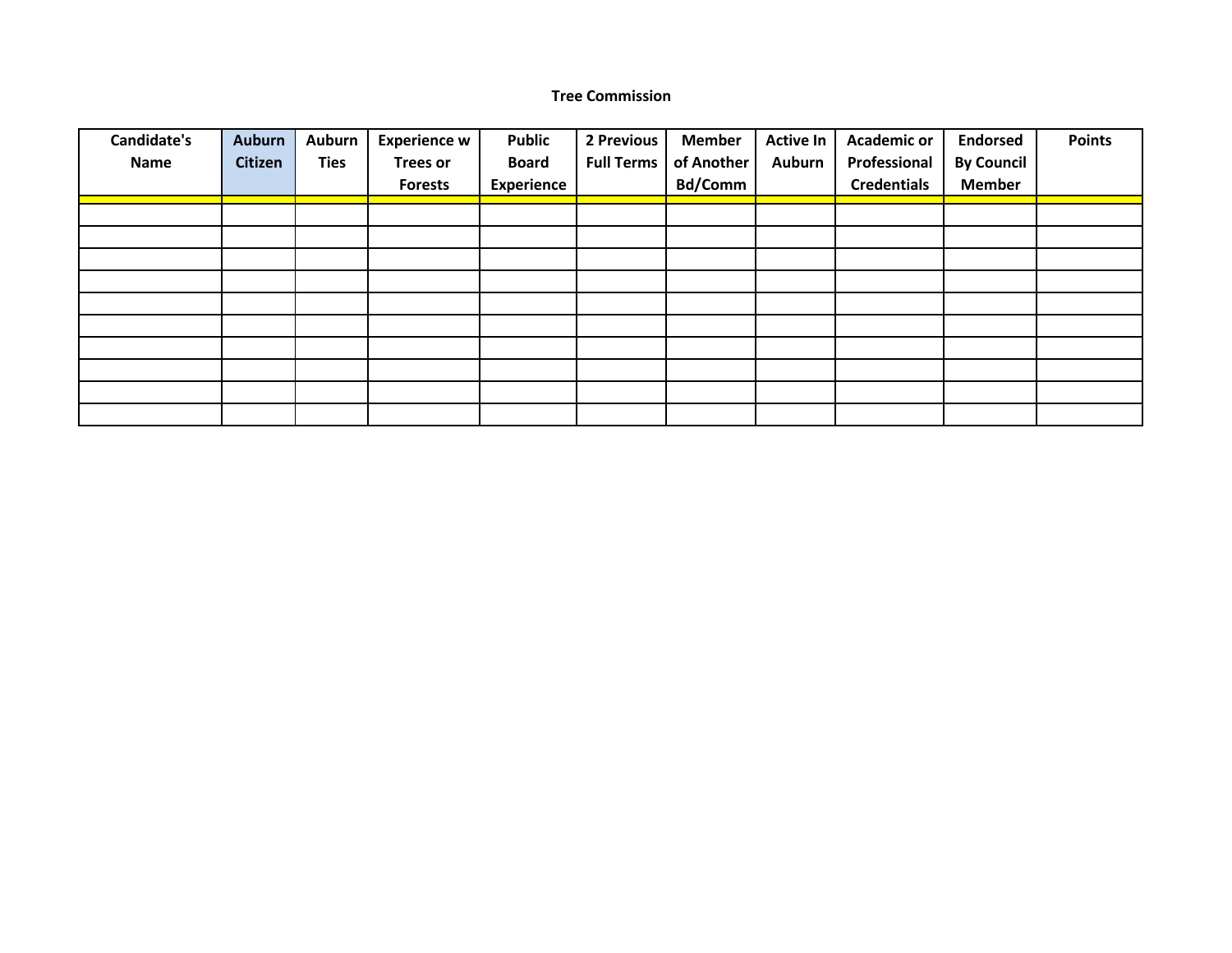#### **Water Works Board**

| Candidate's<br>Name | Auburn Auburn<br>Citizen Elector | Auburn<br>Real<br>Property<br>Owner | Not on<br><b>City</b><br><b>Council</b> | Auburn<br><b>Ties</b> | <b>Experience w</b><br><b>Water Works</b> | Public<br><b>Board</b><br><b>Experience</b> | 2 Previous<br><b>Full Terms</b> | Member<br>of Another<br><b>Bd/Comm</b> | Active<br>in<br>Auburn | <b>Academic or</b><br>Professional<br><b>Credentials</b> | <b>Endorsed</b><br><b>By Council</b><br><b>Member</b> | <b>Points</b> |
|---------------------|----------------------------------|-------------------------------------|-----------------------------------------|-----------------------|-------------------------------------------|---------------------------------------------|---------------------------------|----------------------------------------|------------------------|----------------------------------------------------------|-------------------------------------------------------|---------------|
|                     |                                  |                                     |                                         |                       |                                           |                                             |                                 |                                        |                        |                                                          |                                                       |               |
|                     |                                  |                                     |                                         |                       |                                           |                                             |                                 |                                        |                        |                                                          |                                                       |               |
|                     |                                  |                                     |                                         |                       |                                           |                                             |                                 |                                        |                        |                                                          |                                                       |               |
|                     |                                  |                                     |                                         |                       |                                           |                                             |                                 |                                        |                        |                                                          |                                                       |               |
|                     |                                  |                                     |                                         |                       |                                           |                                             |                                 |                                        |                        |                                                          |                                                       |               |
|                     |                                  |                                     |                                         |                       |                                           |                                             |                                 |                                        |                        |                                                          |                                                       |               |
|                     |                                  |                                     |                                         |                       |                                           |                                             |                                 |                                        |                        |                                                          |                                                       |               |
|                     |                                  |                                     |                                         |                       |                                           |                                             |                                 |                                        |                        |                                                          |                                                       |               |
|                     |                                  |                                     |                                         |                       |                                           |                                             |                                 |                                        |                        |                                                          |                                                       |               |
|                     |                                  |                                     |                                         |                       |                                           |                                             |                                 |                                        |                        |                                                          |                                                       |               |
|                     |                                  |                                     |                                         |                       |                                           |                                             |                                 |                                        |                        |                                                          |                                                       |               |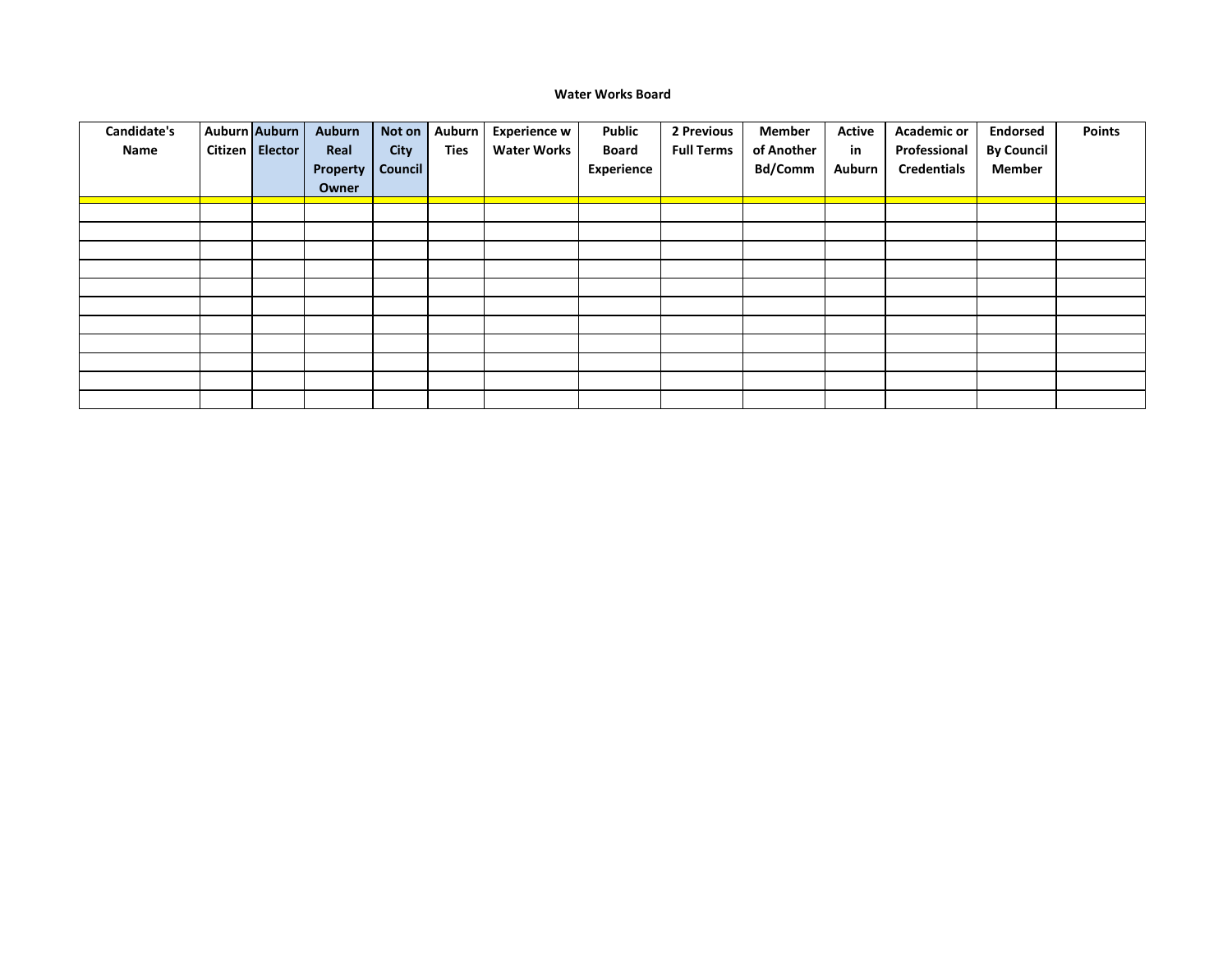# **PROCESS FOR FILLING BOARD AND/OR COMMISSION VACANCIES**

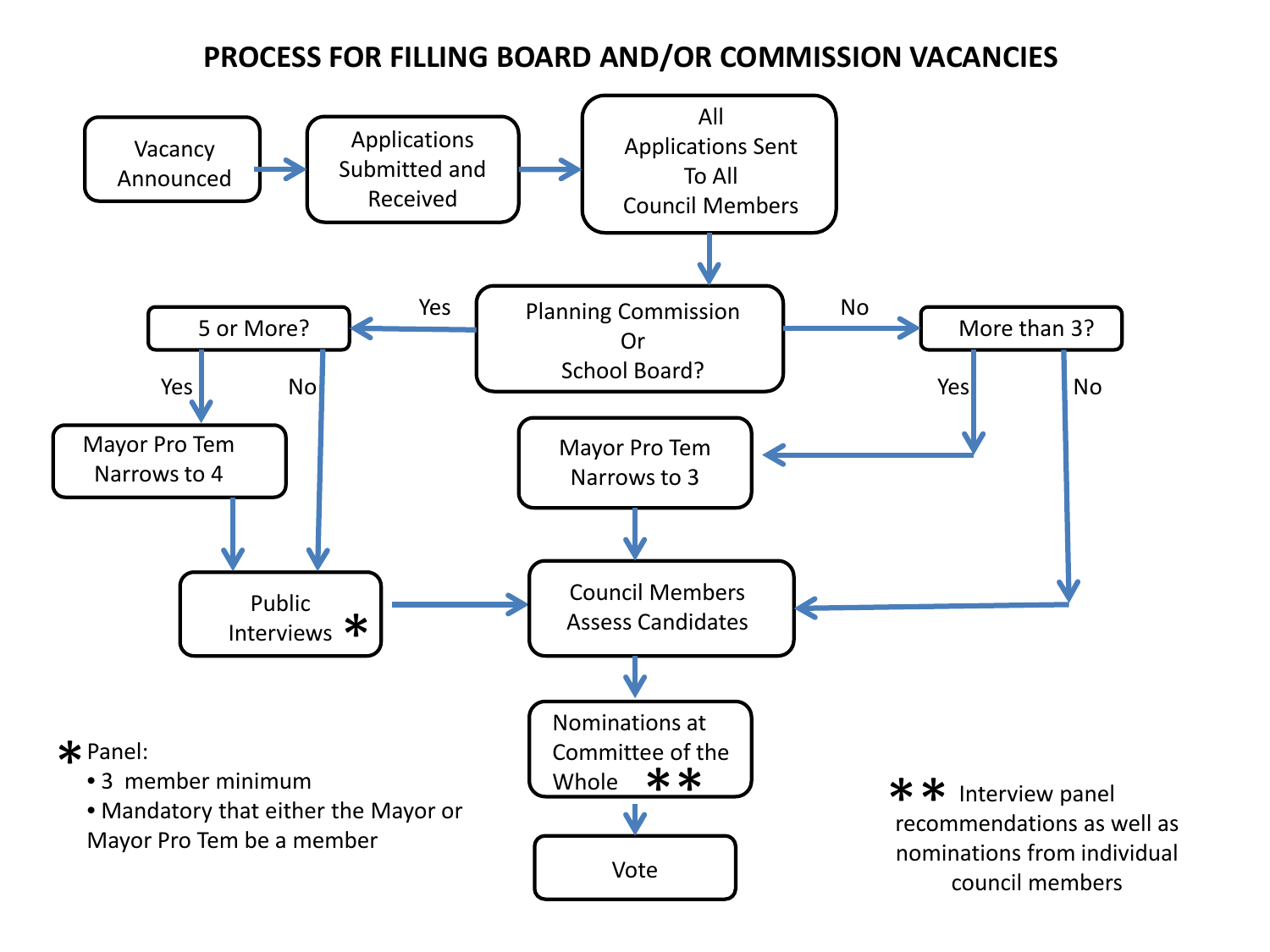# **Possible Interview Questions**

# **For Planning Commission Candidates**

# **(no more than 5 minutes to reply to each)**

1. Tell us about yourself and why you are interested in becoming a commissioner.

2. Planning Commission members typically spend hours per week on city business. Do you have the time, and are you willing, to spend this level of effort?

3. Are there aspects of your education or experience that will be especially helpful in preparing you to serve as a member of the Planning Commission?

4. What do you think will be the greatest planning challenge to Auburn?

5. If faced with the submission of a project that you personally dislike but meets all code standards, master plans and future land use criteria, how would you decide?

6. Should health, safety and/or welfare of the general public or a particular neighborhood override code standards, master plans and/or future land use criteria?

7. How do you propose balancing the need for growth and the desire to keep Auburn's unique character?